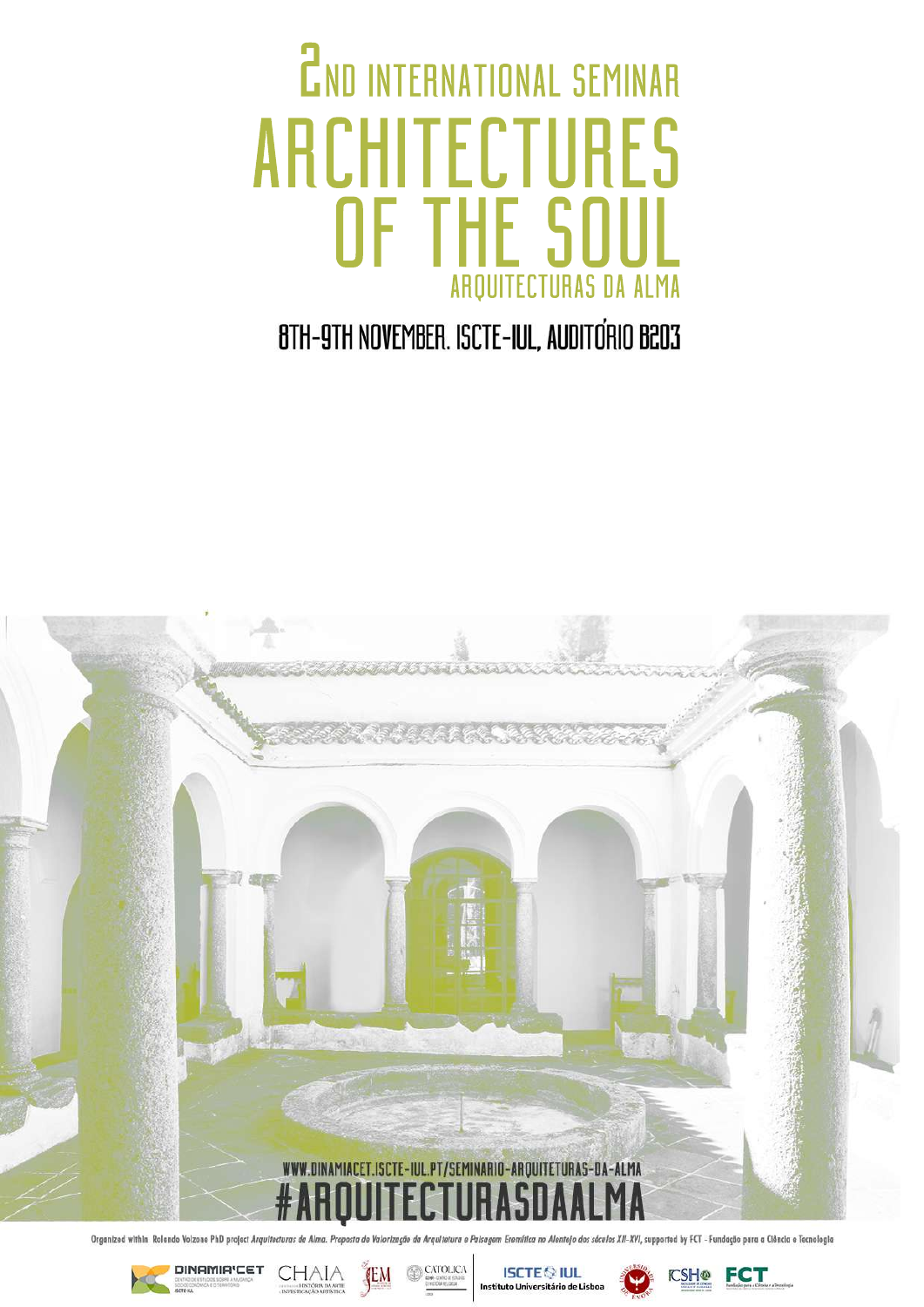# programme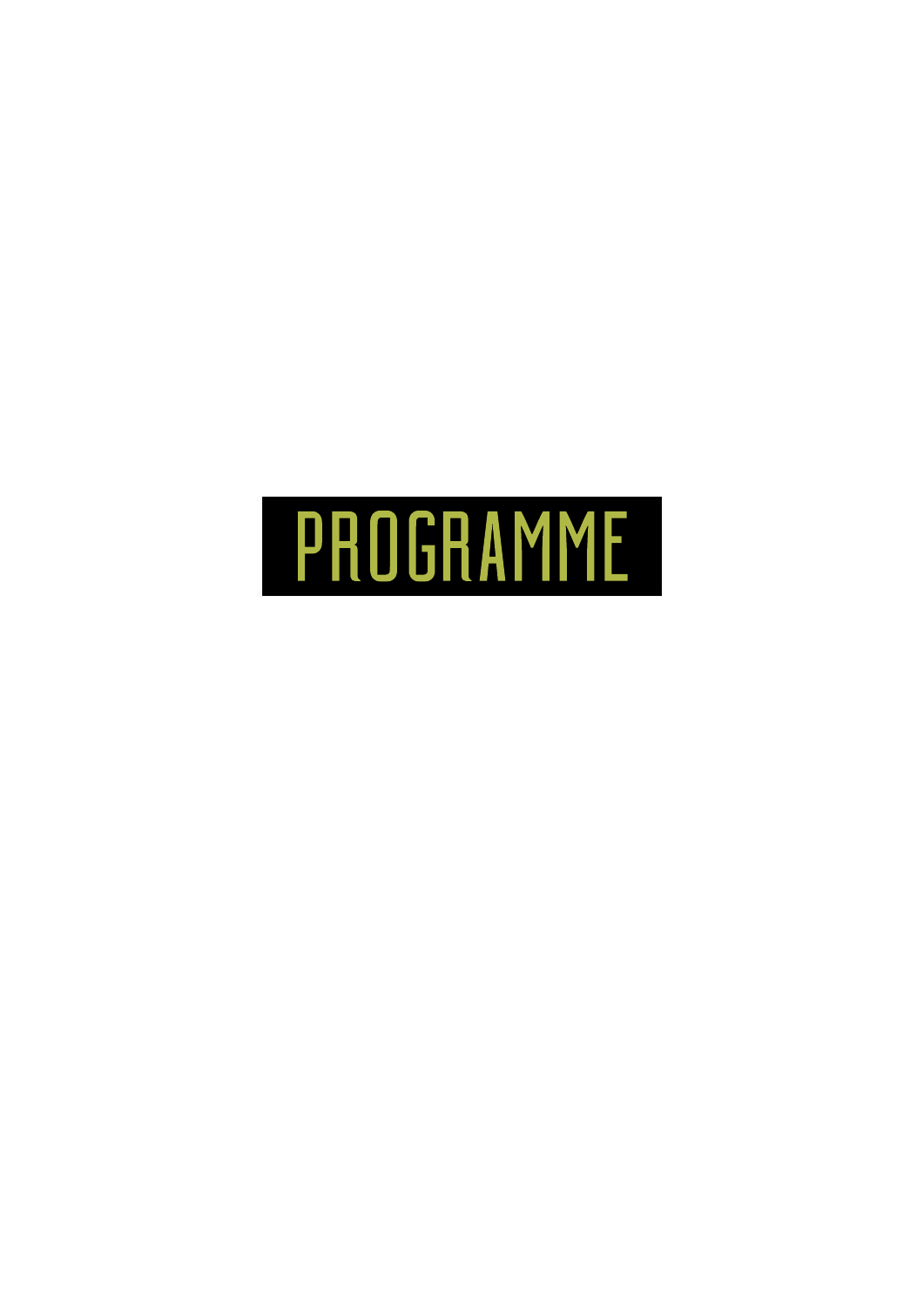# **2 nd International Seminar "Architectures of the Soul" 8-9 November 2018; ISCTE-IUL (Lisbon) Programme**

# **08 November 2018 – Auditório B 2.03, ISCTE-IUL**

- 09.30 10.00 **Reception of participants**
- 10.00 10.15 **Opening Session**
- 10.15 11.15 **Keynote Speaker and Lecture Debate** Moderator: Maria João Branco (Director of IEM - NOVA FCSH) *1. L'eremitismo: percorsi esistenziali fra solitudine e potere*  Sofia Boesch Gajano – CESA (Centro Europeo di Studi Agiografici) 11.15 - 11.30 **Coffee Break** 11.30 - 12.30 **Session I - History of Eremitical/Monastic Life** Moderator: João Luís Inglês Fontes (IEM - NOVA FCSH; CEHR-UCP) *2. Interpreting 15th century eremitical architecture and architect in between materiality and immateriality* Md Shajjad Hossain (CHAIA, CIDEHUS, CIEBA - Universidade de Évora,) *3. John of Matha, Urban Hermit* Maria Grazia Turco, Marta Isabel Sena Augusto, Vidal Gómez Martínez (Sapienza Università di Roma; Universidad de Sevilla; Centro de Estudos de Arqueologia, Artes e Ciências do Património) *4. São Pedro das Águias – Between Hermitage and Monastery* Marta Pais Vaz Pereira S. de Ataíde 12.30 - 13.00 **Debate** 13.00 - 15.00 **Lunch** 15.00 - 16.00 **Keynote Speaker and Lecture Debate** Moderator: Maria Filomena Andrade (U. Aberta; CEHR - UCP; IEM - NOVA FCSH) *5. Presentation of the project "Paisajes Espirituales"* Núria Jornet (University of Barcelona - Institute for Research on Medieval

Cultures)

- 16.00 16.15 **Break**
- 16.15 17.15 **Session II - Landscapes of the Soul**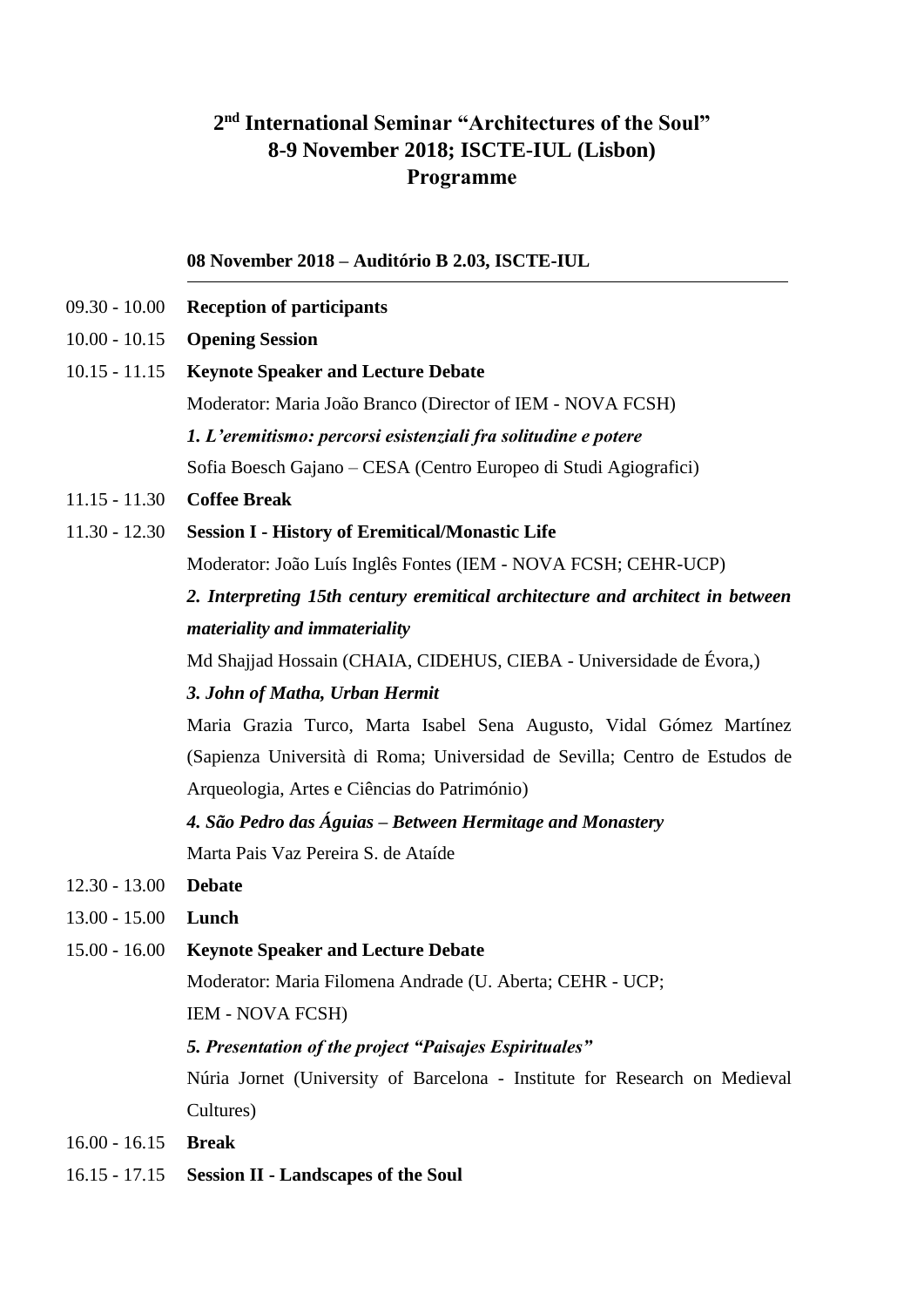Moderator: Rolando Volzone (DINÂMIA'CET-IUL) **6. Spatial Analysis of One Sacred Landscape: Case Study of the Ovcar – Kablar** *Gorge, Serbia* Nevena Tatovic (CIDEHUS, CIEBA - Universidade de Évora); Milena Lakicevic, (Faculty of Agriculture - University of Novi Sad, Serbia) *7. Minho´s landscape and the materiality of architecture and agriculture in monastic experience* Maria Sousa (DINÂMIA'CET - IUL) *8. Baraka - A Space of Transition* Geraldo Manuel Cabral Nascimento de Pina (DINÂMIA'CET - IUL) 17.15 - 17.45 **Debate**

17.45 - 18.00 **Closing Session**

**09 November 2018 – Auditório B 2.03, ISCTE-IUL**

### 09.30 - 10.30 **Keynote Speaker and Lecture Debate**

Moderator: António Camões Gouveia (FCSH/UNL - CHAM/NOVA; CEHR -UCP)

Ana Paula Amendoeira - Regional Director of Alentejo Culture

*9. Protection and Valorization of the Monastic Architectural and Landscape Heritage in Alentejo* 

- 10.30 10.45 **Coffee Break**
- 10.45 11.45 **Session III - Solitude and Contemporary Readings 1**

Moderator: Paula André (DINÂMIA'CET - IUL)

*10. Modern Japanese Architecture and the Tradition of Seclusion: On Kishō Kurokawa's Nakagin Capsule Tower (1972)*

Diana Soeiro (CIAUD - FAUL; DINÂMIA'CET - IUL; Ambassador for SDGs - United Nations, Portugal)

## *11. Pop-up Hermitage*

Marta Isabel Sena Augusto, Vidal Gómez Martínez (Universidad de Sevilla; Centro de Estudos de Arqueologia, Artes e Ciências do Património)

*12. A Place of Prayer: Rehabilitation of 'Cortijo del Fraile' as an Ecumenical Monastery (Nijar, Spain)*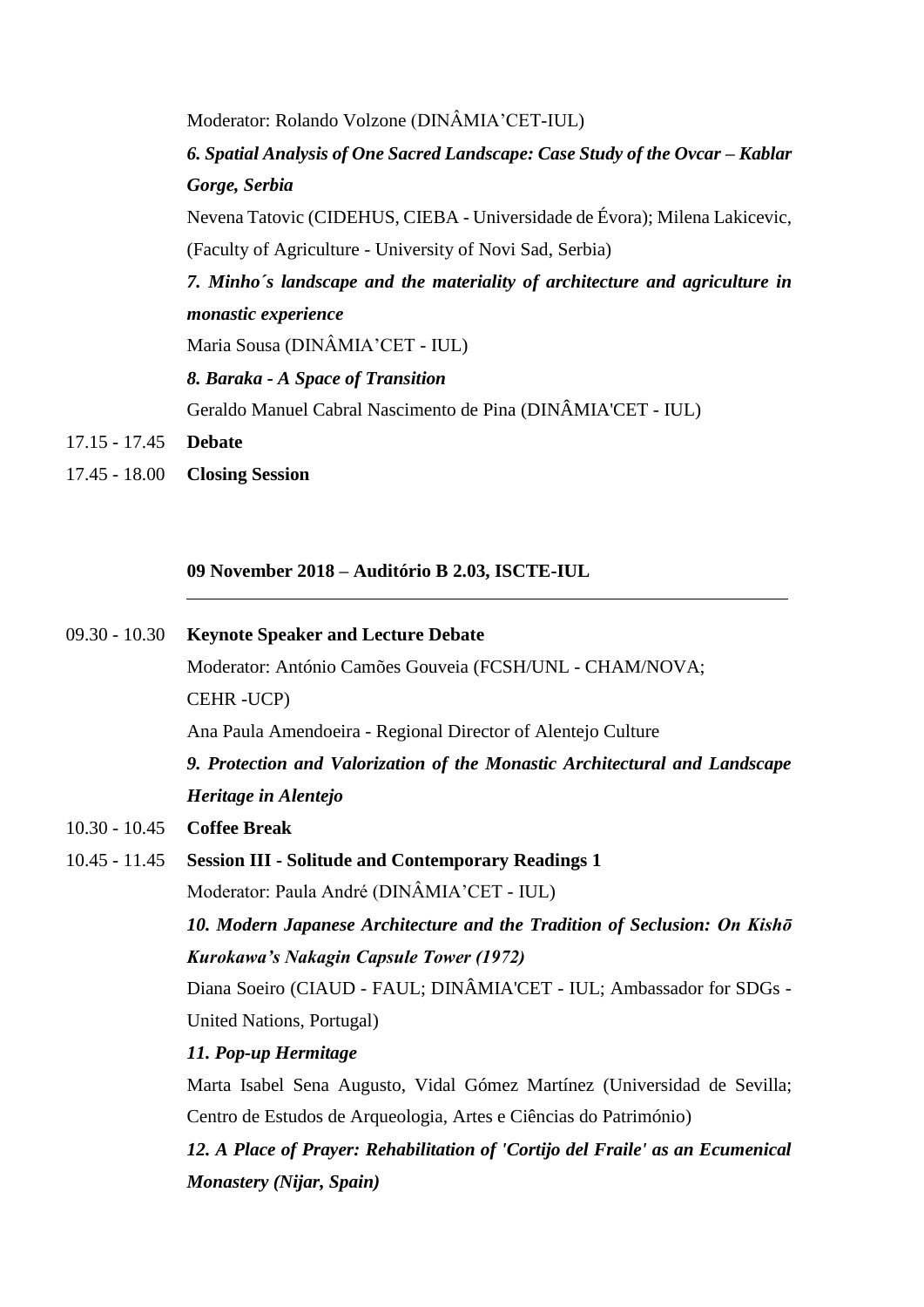Francisco Javier Navarro de Pablos (Universidad de Sevilla)

11.45 - 12.00 **Break**

12.00 - 12.40 **Session IV - Solitude and Contemporary Readings 2**

Moderator: João Alves da Cunha (CEHR - UCP)

*13. Modern Movement Heritage and religious architecture in Andalusia. The legacy of Rafael de La-Hoz in Cordova*

Juan-Andres Rodriguez-Lora, Daniel Navas-Carrillo, Maria Teresa Pérez Cano (Department of Urbanism and Regional Planning - University of Seville)

*14. Protection, disclosure and use of rock hermitages as a touristic resource: the case of the rupestre edilicia of the province of Cuenca (Spain)*

Miguel Ángel Valero Tévar, Nuria Huete Alcocer (Universidad de Castilla-La Mancha)

- 12.40 13.00 **Debate**
- 13.00 14.30 **Lunch**
- 14.30 15.10 **Session V - The Materiality of Eremitical/Monastic Experiences 1** Moderator: Sofia Aleixo (OBU - Oxford; CSH/UNL - CHAM/NOVA; EA, CHAIA e IHC-pólo CEHFCI - UÉvora)

*15. The Hermitage Space of the Charterhouse of Évora. Monastic Life and Architecture*

Luís Ferro (CHAIA - UÉVORA)

*16. Building the temples of knowledge: spaces, decoration and... books in 18th century Portuguese monastic libraries*

Fernanda Maria Guedes de Campos (CHAM/NOVA FCSH, UAC; CEHR UCP)

- 15.10 15.30 **Debate**
- 15.30 15.45 **Break**
- 15.45 16.25 **Session VI - The Materiality of Eremitical/Monastic Experiences 2**

Moderador: José Luís Saldanha (DINÂMIA'CET-IUL | ISCTE-IUL)

*17. Urban planning as a tool for the protection and tutelage of monastic heritage. Écija as a conventual exponent in the Betica*

Francisco Javier Ostos Prieto, José Manuel Aladro Prieto, María Teresa Pérez Cano (Department of Urban Planning - University of Seville)

*18. Convent of Nossa Senhora da Esperança of Portimão*

Rita Pereira (CHAIA - UÉVORA)

16.25 - 16.45 **Debate**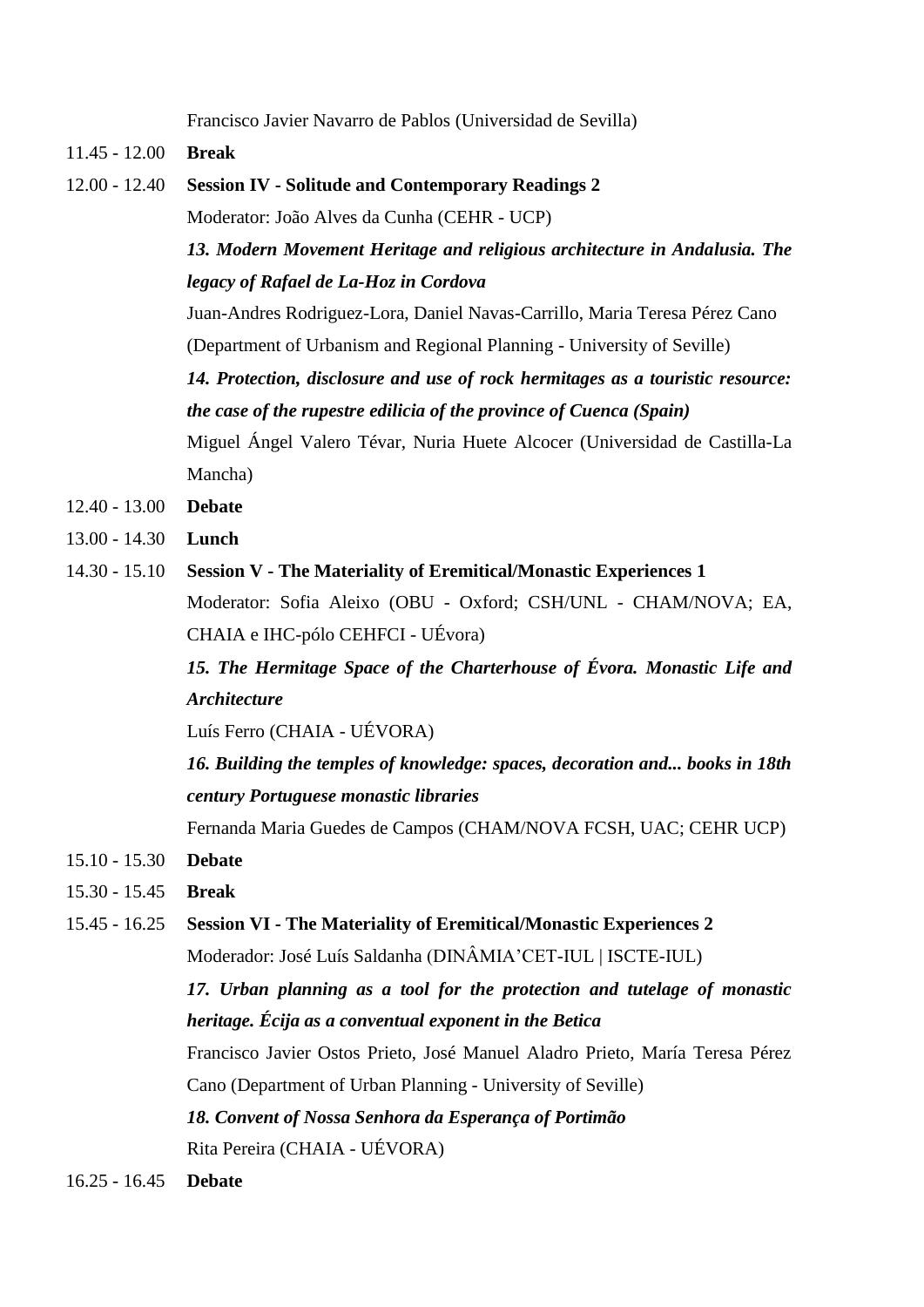16.45 - 17.00 **Break**

| $17.00 - 18.20$ | <b>Session VII - Digital Survey in Religious Architecture</b>                   |
|-----------------|---------------------------------------------------------------------------------|
|                 | Moderator: Soraya Genin (DINÂMIA'CET-IUL; ISTAR-IUL   ISCTE-IUL)                |
|                 | 19. The eremitic complex of Abad Donato (Cuenca, Spain). A new rupestre         |
|                 | group inside the iberian peninsula                                              |
|                 | Miguel Ángel Valero Tévar (Universidad de Castilla-La Mancha)                   |
|                 | 20. Preserving and promoting Montemor-o-Novo's convents through digital         |
|                 | heritage                                                                        |
|                 | Carlos Carpetudo and João Marques (Morbase and GEODRONE)                        |
|                 | 21. Documenting the past to build the future: Convent of Chelas as a case study |
|                 | of digital documentation processes                                              |
|                 | Camila Franco Oliveira (FAUL - ULISBOA)                                         |
|                 | 22. Interactive Information Model in Monastic Enclosures                        |
|                 | João Puga Alves (Faculdade de Ciências da Universidade de Lisboa)               |
| $18.20 - 18.50$ | <b>Debate</b>                                                                   |
|                 |                                                                                 |

18.50 **Closing Session**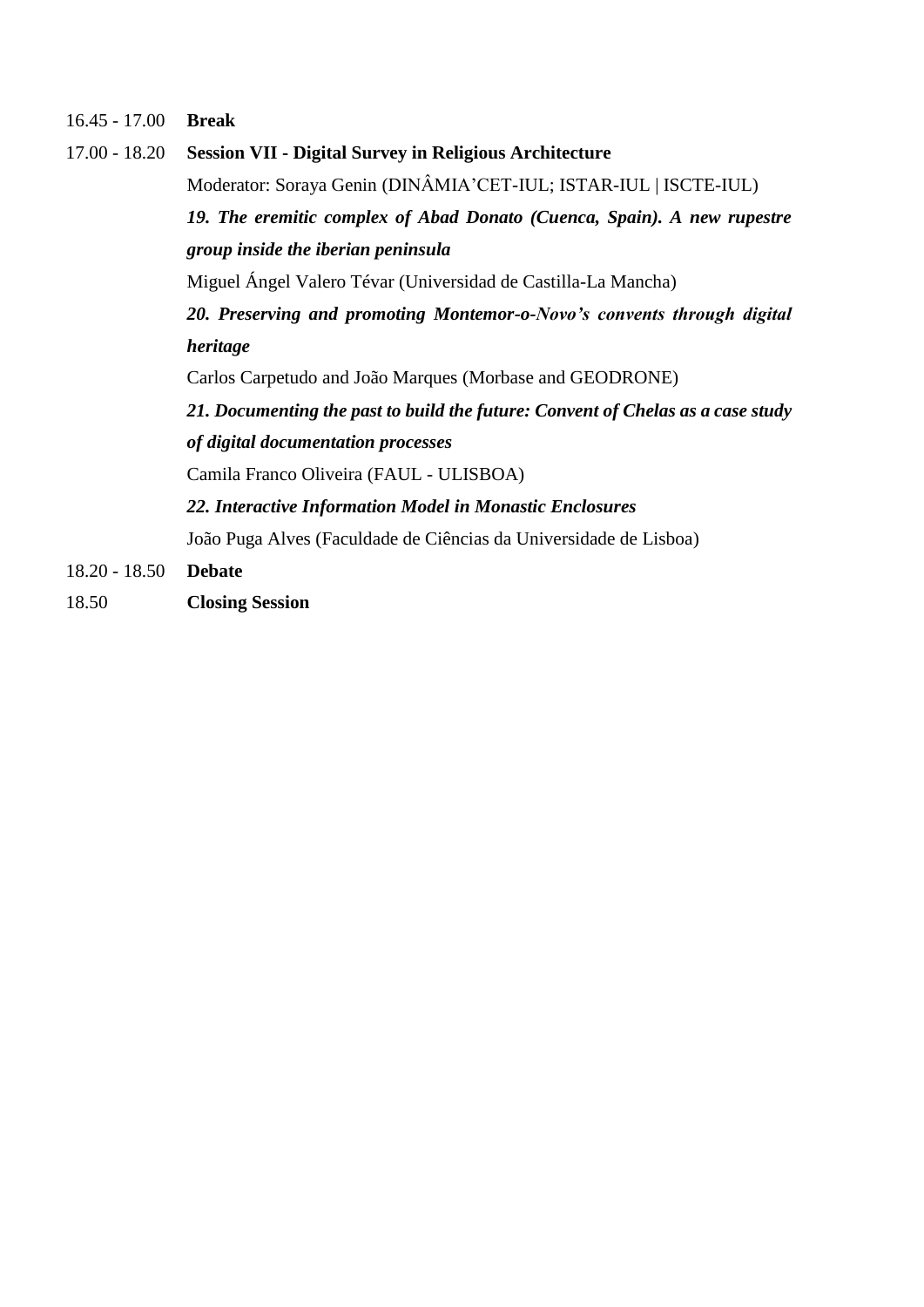# BOOK OF ABSTRACTS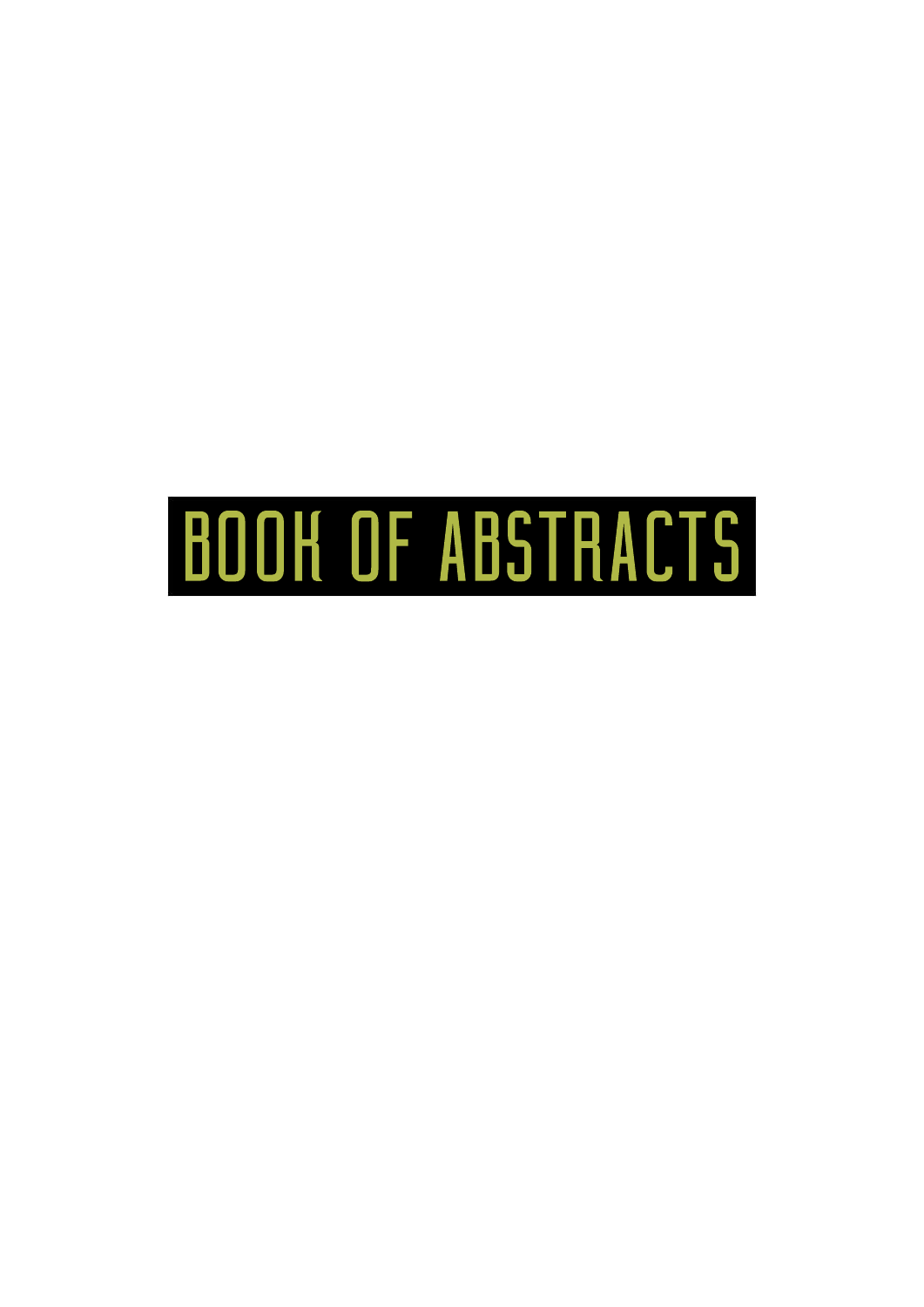# *1. L'eremitismo: percorsi esistenziali fra solitudine e potere.*

Il fenomeno eremitico ha una dimensione globale, in senso cronologico e geografico, e sottende una molteplicità di scelte individuali e di esiti istituzionali.

La varietà terminologica riflette la complessa identità del fenomeno, mentre la memoria storica delle singole esperienze rimanda al rapporto con gli ordini religiosi e più in generale con la società. Le testimonianze materiali della scelta della solitudine, al centro del progetto "Architectures of the Soul", costituiscono un elemento prezioso per cogliere l'importanza del rapporto con l'ambiente: i luoghi, naturali e/o costruiti, non sono infatti lo sfondo paesaggistico di un'esperienza, ma interagiscono con le scelte spirituali, e, come testimoniano testi e immagini, costituiscono un elemento essenziale per ricostruire la complessa storia dell'eremitismo.

Una storia "di confine", nella sua duplice dimensione esistenziale e sociale: fondata sulla tensione fra anima e corpo, fra natura e cultura, fra solitudine e comunità, fra nascondimento e prestigio, fra marginalità e potere. La relazione, pur privilegiando l'Occidente, si propone di contribuire a una riflessione generale sul fenomeno eremitico, con una articolazione insieme cronologica e tematica:

- Il "deserto": corpo e anima nel percorso di perfezione
- La solitudine: tra natura e cultura, tra scelta e norma
- Riforme monastiche e riforma della Chiesa: spiritualità e potere
- Vocazione, dissenso, controllo
- Dalla realtà al mito

## **Sofia Boesch Gajano – CESA (Centro Europeo di Studi Agiografici)**

Professor of Medieval History in several italian universities, she was founder and President of the AISSCA (Associazione Italiana per lo studio della Santità, dei Culti e dell'Agiografia) until 2010; she is actually President of the CESA (Centro Europeo di Studi Agiografici) in Rieti. Her research field (among others) is the relationship between geography and hagiography to

identify the "spaces of holiness", and she promoted and coordinated several researches on these themes.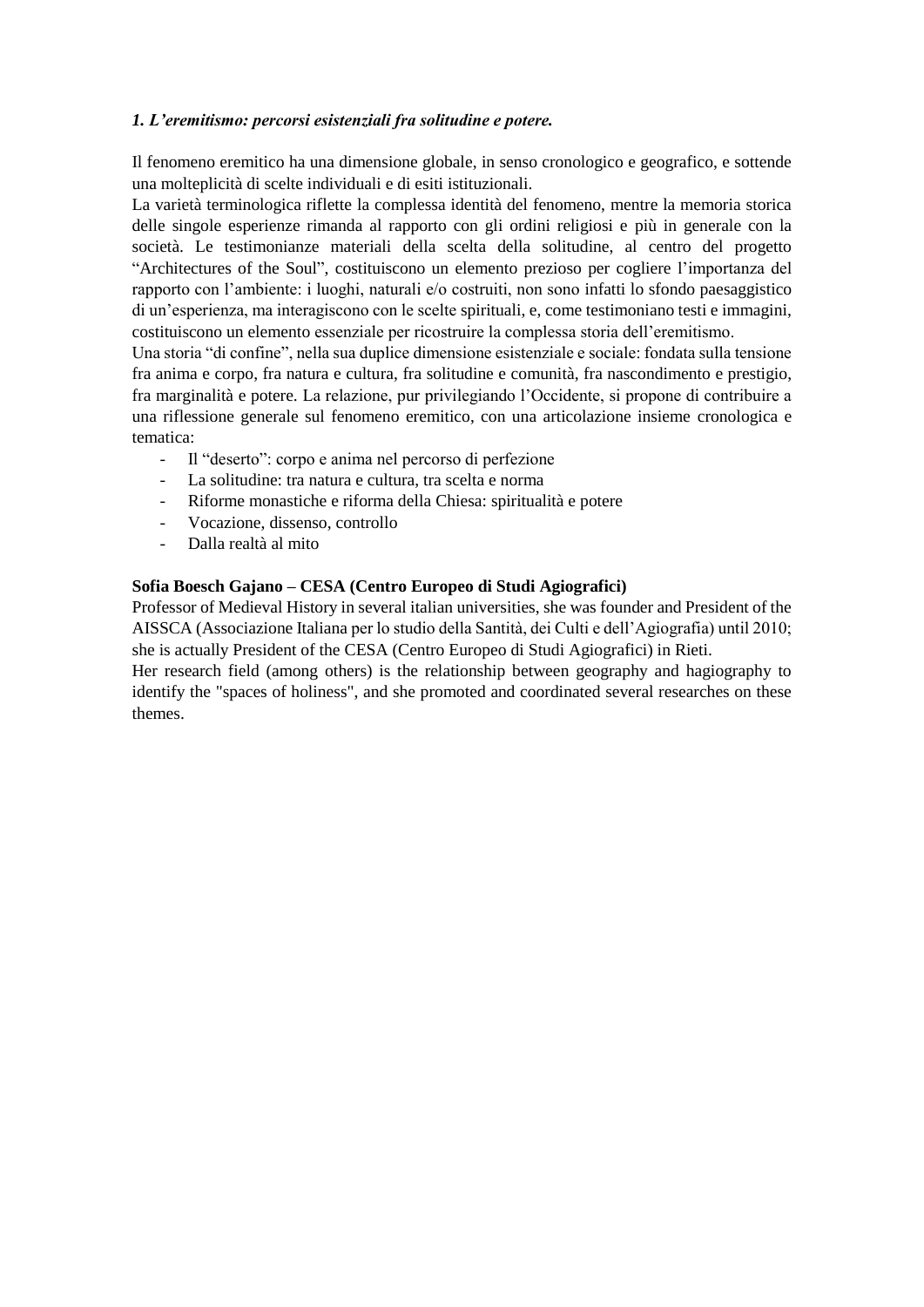# *2. Interpreting 15th century eremitical architecture and architect in between materiality and immateriality.*

Materiality has completely different definitions in art, accounting and other fields. In association with religious and spiritual practices, materiality might denote contrast with the essence and spirit of eremitical architecture. Sixty Dome Mosque and surrounding landscape is an eremitical architecture from 15th century located in the medieval city of Khalifatabad (present Bagerhat, Bangladesh). It was established by an obscure warrior saint Ulugh Khan Jahan in 15th century. Sixty Dome Mosque is the most magnificent architectural piece built by him and now a UNESCO World Heritage. Apart from being a mosque, it exhibits some extraordinary characteristics to claim it as a madrasa and assembly hall for administrative activities, and therefore contains elements for defense strategies. This two-fold characteristics of the architecture of soul, is also reflected in the nature of the architect Khan Jahan. This paper catches the piece of architecture and its builder somewhere in between materiality and immateriality, given its core essence of spiritual practices; and examines the spatial and historical context for the justification.

Keywords: Eremitical Architecture, Materiality, Immateriality, Khalifatabad

## **Md Shajjad Hossain (CHAIA, CIDEHUS, CIEBA - University of Évora)**

Md Shajjad Hossain is an architect and senior lecturer in the Department of Architecture, BRAC University, Bangladesh. He is currently doing his research under a joint PhD programme called HERITAS (heritage studies), organised by the UNESCO CHAIR-University of Évora and the University of Lisbon, Portugal. His research interests lie in cultural heritage, human settlement, urbanism and mapping while his current work focuses on a methodology that foresees the use of interpretative mapping to combine chronological information on the history, landscape, monuments and cultures of a historic site. He has been research associate in a recently completed collection on The Islamic Heritage of Bangladesh, a collaborative project between BRAC University, Archnet and the Aga Khan Trust of Culture. Shajjad Hossain got his bachelor's degree in Architecture from Bangladesh University of Engineering and Technology (BUET) in 2007 and his Master of Human Settlements (MaHS) from the Katholieke Universiteit Leuven, Belgium, in 2012.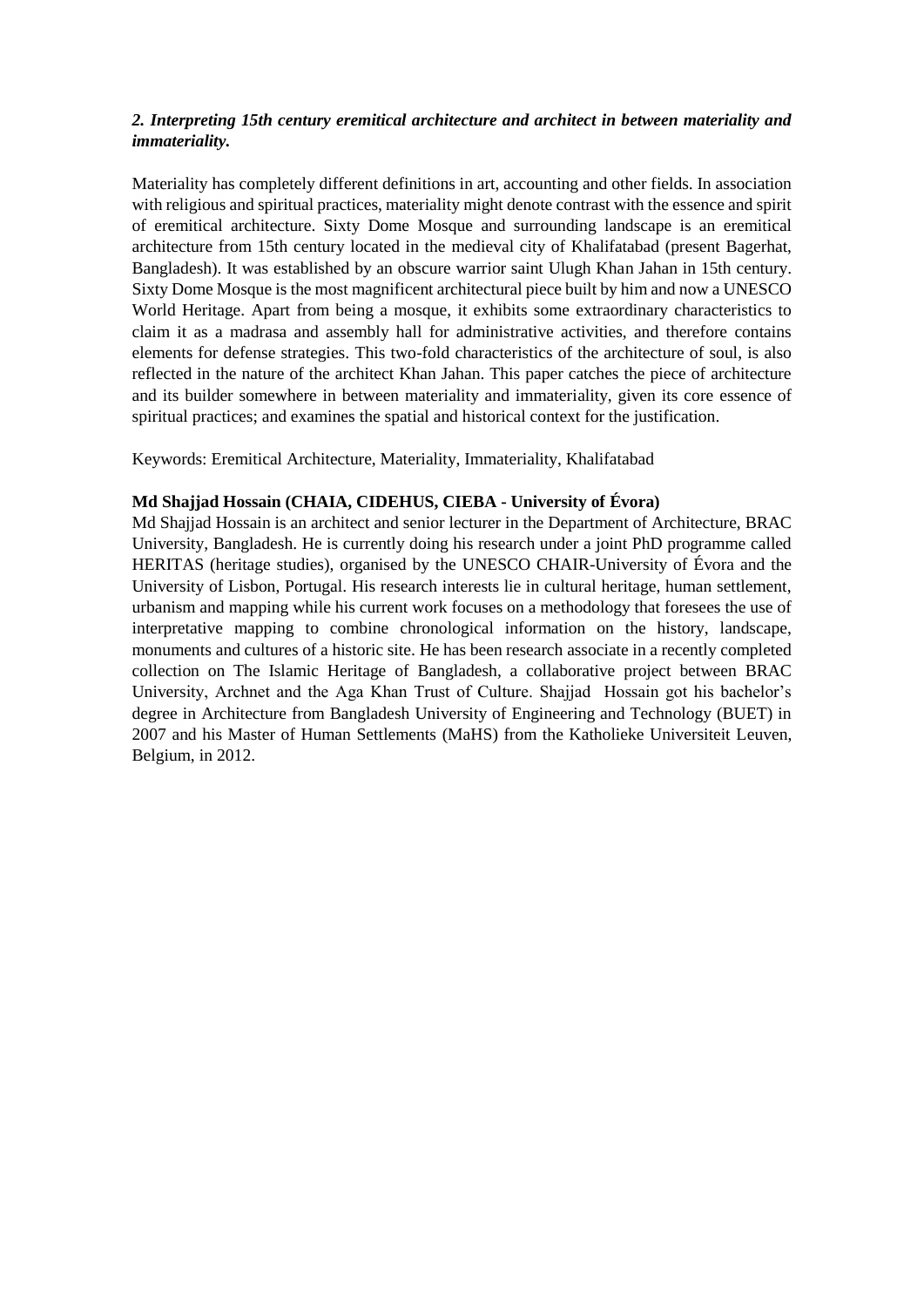### *3. John of Matha, Urban Hermit*

The Stylites spent their life of prayer and penance on a platform located at the top of a column. This position on the column reflects the isolation of the monk. This current was initiated by Saint Simeon Stylites the Elder who, after several attempts at asceticism for the prayer that were interrupted by the pilgrims who came to visit him, thought that it was impossible to escape in the world horizontally and decided to undertake a vertical exit.

The hermitism in the city has presented itself, sporadically, in different ways. A particularly significant situation was identified inside a cell built at the beginning of the thirteenth century, in the complex of S. Tomasso in Formis in Rome where Saint John of Matha lived. The cell is inserted in a singular knot of the city, a nevralgic point where one of the first gates of Rome is located, in the intersection of important urban structures: the roadways, the Servian wall and the Claudio aqueduct. The cell was built under the Claudio aqueduct that leans on the arch of Dolabella and Silano.

The objective of this research is to demonstrate the relevance of this singular positioning of the cell inside of the urban mesh and on its own complex, which allows John of Matha to perform the vertical anachoresis as set by Simeon Stylites, centuries before. The present contribution intends, therefore, to deepen in the biographical study of John of Matha but also the knowledge of the stratification of the cell within the complex, through cartography, drawings and historical engravings, bibliography and direct knowledge of the complex.

Keywords: Anachoresis, John of Matha, Rome, Urban Hermitism, 13th Century

## **Maria Grazia Turco (Sapienza, University of Roma)**

Architect, professor at "Sapienza" University (Rome), Faculty of Architecture. Lecturer of the Restoration Laboratory. Held courses in History and Restoration Theory, in Master (Polytechnic of Milan, "Sapienza" University of Studies and Municipality of Narni) and foreign Universities (University of the Mediterranean, University of Malta, Puebla in Mexico and for UNESCO in Tirana). She is member of the Center of Studies for the History of Architecture, Casa dei Crescenzi (Rome) and Italian Section of the International Academy of Architecture.

### **Marta Isabel Sena Augusto (University of Sevilla)**

Architect by the University of Lisbon. Master in Contemporary Architectural Culture and Construction of the Modern Society at the University of Lisbon (2004). Master in Architecture and Historical Heritage by Universidad de Sevilla (2009). PhD of the Universidad de Sevilla (2011). Researcher in group HUM789: Nuevas Situaciones, Otras Arquitecturas, Universidad de Sevilla. Professor at architectural design on the Master of Architecture in Lusofona University (2005-2013).

# **Vidal Gómez Martínez (Centro de Estudos de Arqueologia, Artes e Ciências do Património)**

Architect by the University of Sevilla. Master in Architecture and Historical Heritage by Universidad de Sevilla (2005). Doctor of the University of Seville (2017). Researcher of the Mértola Archaeological Field, focusing his investigation on popular architecture and working in Architecture and Heritage.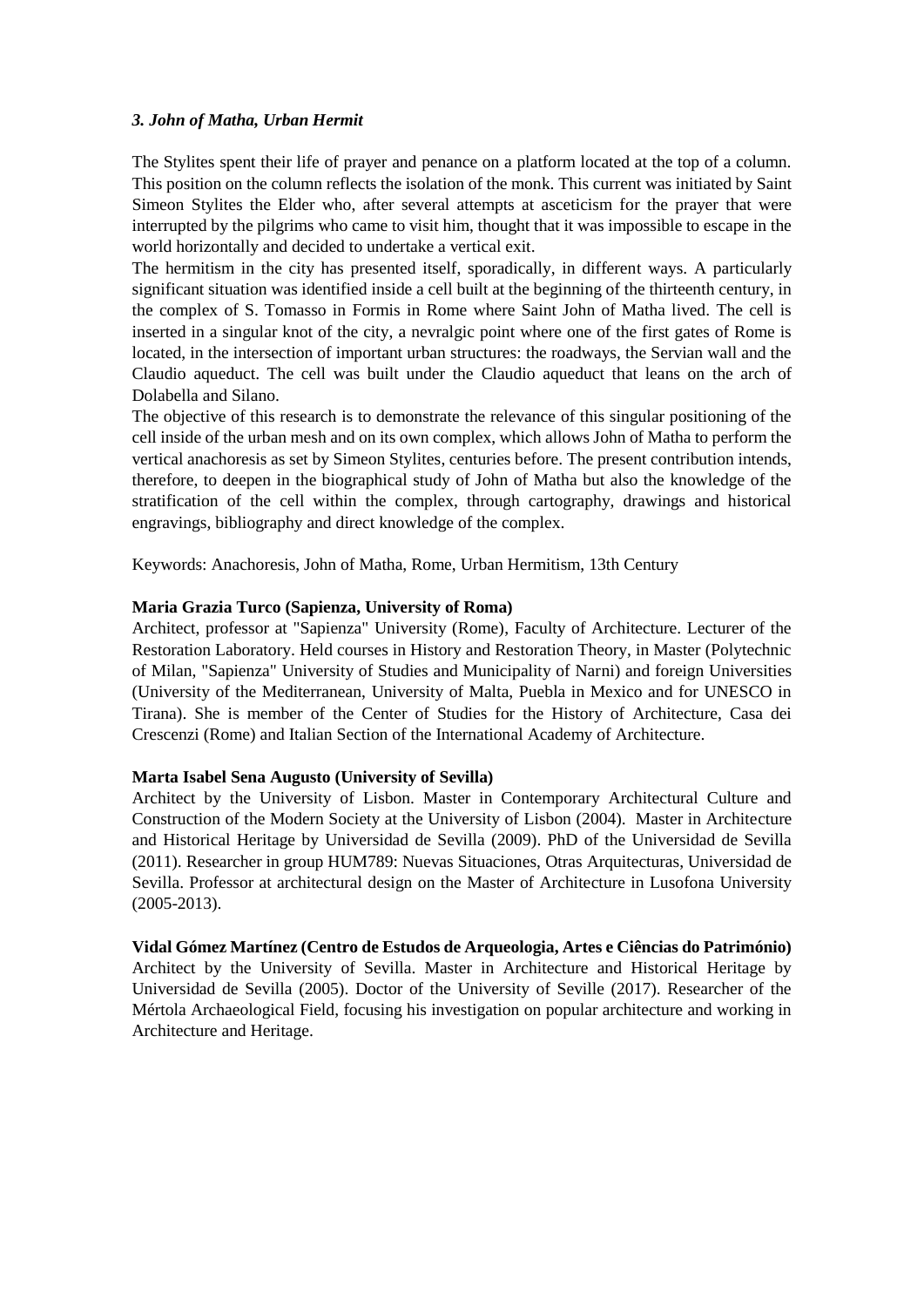# *4. São Pedro das Águias – Between Hermitage and Monastery*

The hermitage and the monastery of São Pedro das Águias are inserted in one of the most inhospitable landscape of Beira Alta, in the municipality of Tabuaço.

The christian hermitage of São Pedro das Águias "the old", is associated to the knights D. Tedon and D. Rausendo and to the period of foundation of nationality. We know about its existence since the 11th century, as one of the most emblematic and extraordinary romanesque hermitage in the country, notable for its original establishment and sculptural profusion. The hermitage belonged to the Benedictine Order until the middle of the 12th century, having passed later to the Cistercian Order. The existence of a Cistercian monastery has been considered since that time, but probably didn´t have the due conditions of habitability by which, in 1227, the Abbot of São Pedro das Águias made a request to transfer the monastery to another location.

The new monastery of Saint Peter´s Eagles, implanted about 1 km north of the hermitage, appears in an edifying context of distinctly Cistercian characteristics. Of great sobriety, the new monastery materializes the principles of cloister observance and of natural need for isolation, the experience of wilderness.

In both cases, the search of loneliness, physical and spiritual isolation is evident and common. They are an integral part of the landscape and merge with it in a historical, architectural and religious symbiosis.

Keywords: Architecture, Cister Order , Religious Heritage

### **Marta Ataíde**

Receives her first degree in Interior Architecture and Building Rehabilitation from Architecture College of Lisbon University and her second degree in Architecture from Lisbon Lusíada University. Gets her master's degree in Architectural and Landscape Heritage Rehabilitation from Évora University.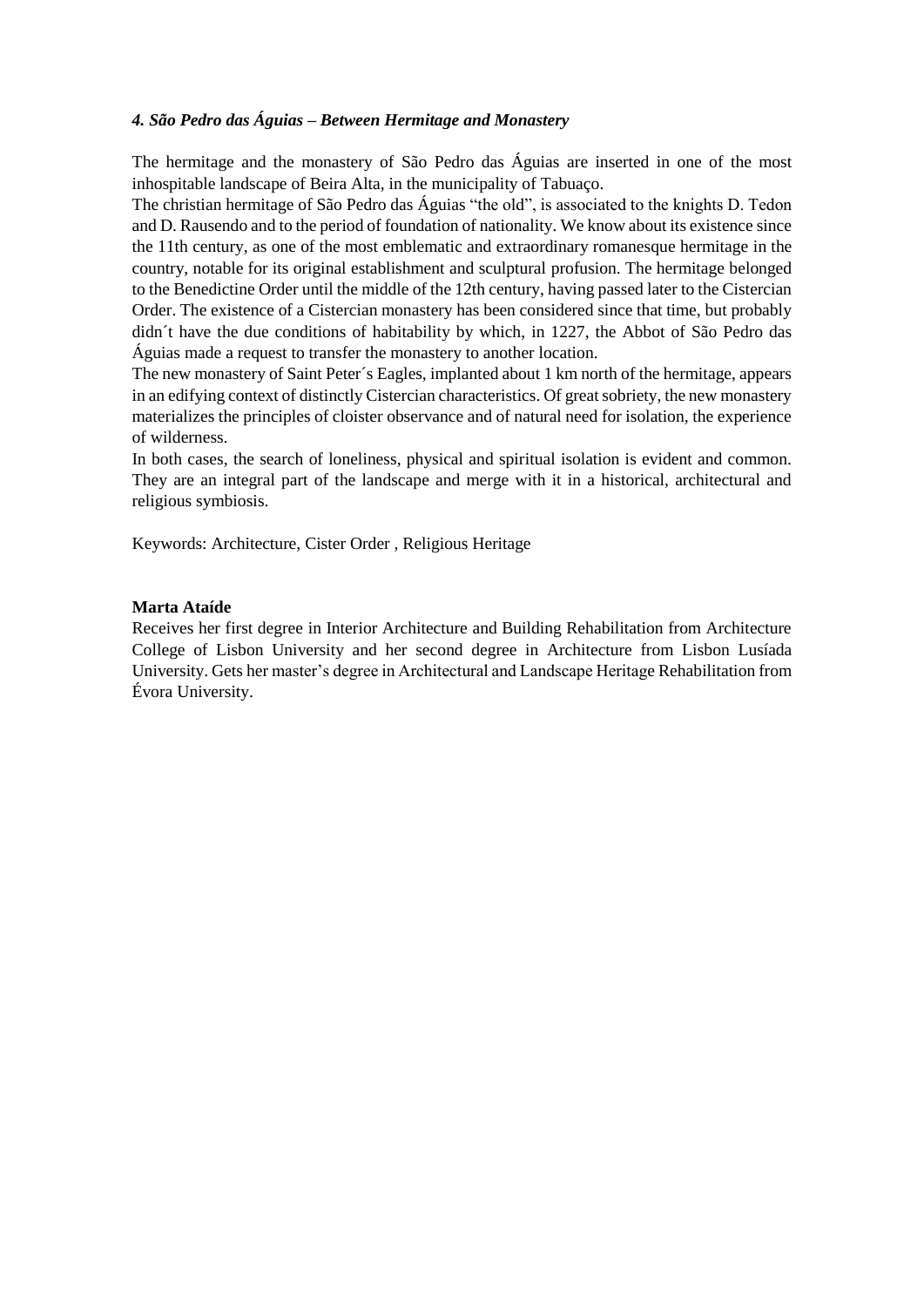### *5. Presentation of the project "Paisajes Espirituales"*

"Spiritual Landscapes. A spatial approximation to the transformations of female medieval religiosity in the Iberian Kingdoms in the Middle Ages (12th-16th c.)" is a multidisciplinary research project that brings together two complementary proposals. As heir to the "Claustra" project, Spiritual Landscapes aims to study the reception, transformation, and development of female spirituality in the different regions of the Iberian Peninsula and its areas of influence. It also aims to establish comparative connections with spaces of male spirituality. Moreover, Spiritual Landscapes builds on the foundations of Claustra to present a new methodological proposal based on the exploration of the possibilities of the holistic analysis of the landscape, approaching religious phenomena in medieval Europe from different conceptions of space.

Spiritual Landscapes is a project that takes a clear stance for Digital Humanities. Therefore, its central objective is the development of an online platform that will act not only as a window that showcases our research, but also, and especially, as a tool to channel and strengthen the research undertaken by its team members. This tool will be accessible as a "work in progress" for both the international scientific community and the general public from the very beginning, providing contents and data and sharing the directions of our ongoing research. Finally, Spiritual Landscapes also aims to become a tool that acts as an open space for educational exchange, public engagement, and knowledge dissemination and transfer.

Spiritual Landscapes is organized through research lines and exchange forums. The research lines include different forms of approaching and constructing models of landscape analysis at four different levels: Research Line 1 - Monastic Landscapes, Research Line 2- The Monastery and its Environment, Research Line 3 - The Inner Monastery, and Research Line 4 - Spiritual Networks. The exchange forums involve 1 Educational Experiences and 2 Participation Spaces: (1) Educational Experiences, on the one hand aim to engage undergraduate and postgraduate students in the dissemination of the project's results, and on the other strive to attract the massive and open participation of the general public in courses based on those results; (2) the purpose of the Participation Spaces of information and debate is to foster public engagement through social networks, and to promote both the participation of the general public in the project at different levels, and its involvement in several activities.

### *Núria Jornet (University of Barcelona - Institute for Research on Medieval Cultures)*

She received her PhD in Medieval history from the University of Barcelona. Her dissertation was focused on the first community of poor clares in Catalonia (foundation and archive). She is a lecturer in the Department of Library and Information Science where she teaches courses on archival studies, documentary heritage and historiographical methods of archival research. She is also member of the Institute for Research on Medieval Cultures (IRCVM). Co-Principal Investigator, with Blanca Garí, of the Project "Spiritual Landscapes.Models of spatial analysis of the transformation of women's medieval religiosity in the iberian kingdoms (12th-16th c.)".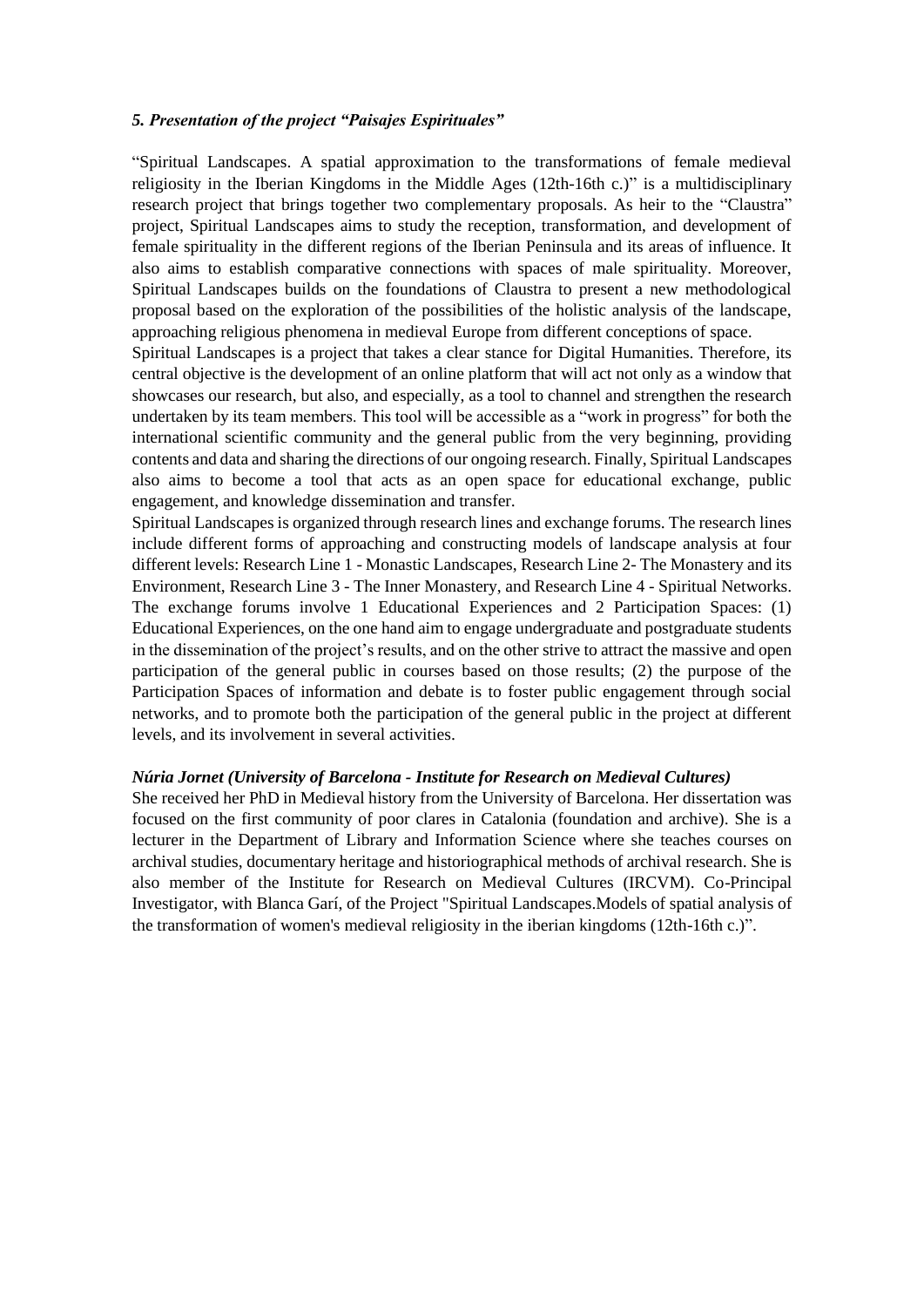### 6. Spatial Analysis of One Sacred Landscape: Case Study of the Ovcar - Kablar Gorge, Serbia

Integrating particular systems of values, socio-political norms and cultural practices, sacred landscapes embody tangible and intangible values that become inherent to the environment through the territory. This paper specifically explores the spatial and social reasoning expressed in the landscape of the Ovcar – Kablar Gorge, an area of natural and religious heritage in southwestern Serbia. With its past tied to the hesychastic tradition of Eastern Christian Orthodoxy and migrations of sinaitic monks under the Ottoman invasion at the turn of the 14th into the 15th century, the secluded area between two mountains existed as one of the supposedly four "holy mountains" of medieval Serbia. While it has been the only one to reach this day in the relative spatial unity, the lack of sources significantly limits our knowledge of this landscape and its transformation through centuries of continuous religious practices. Conducted and presented applying the Geographic Information System (GIS) and RStudio, the research focuses on the spatial analysis to look into the articulation of the territory through particular understanding of monastic life and layout of the existing monastic sites.

Keywords: GIS, Landscape, Ovcar - Kablar Gorge, Spatial Analysis

## **Nevena Tatovic (CIDEHUS, CIEBA – University of Évora)**

Nevena Tatovic is a PhD student at the University of Évora (CIDEHUS) and Faculty of Fine Arts of the University of Lisbon in Portugal (HERITAS doctoral programme). With a background in landscape architecture, she holds a master of research degree in history and heritage studies from the University Paris 1 Panthéon - Sorbonne with a joint diploma from the University of Évora and University of Padua. Set at the intersection of heritage, art and landscape studies, her doctoral research focuses on intangible heritage, in particular intangible natural heritage, exploring the concept of silence and natural quiet in a comparative analysis of three sacred natural sites in Greece, Serbia and Portugal.

### **Milena Lakicevic (Faculty of Agriculture - University of Novi Sad, Serbia)**

Milena Lakicevic, PhD, is an assistant professor at the Faculty of Agriculture, University of Novi Sad in Serbia, where she teaches at the Department of Landscape Architecture. With a specialization in Natural Resources Management & Policy, she is currently a Fulbright Visiting Scholar at the United States Department of Agriculture (US Forest Service, Corvallis, Oregon).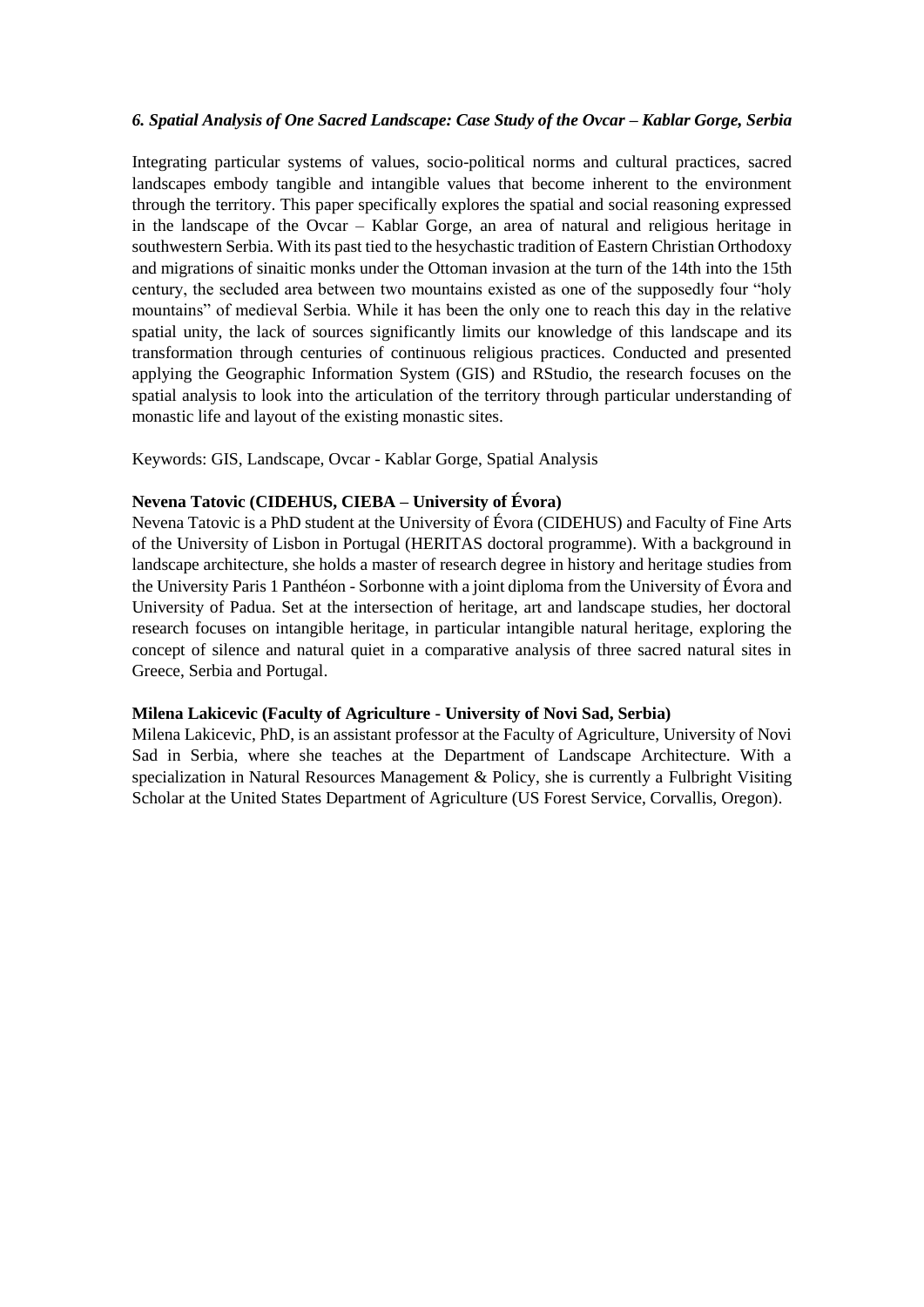# *7. Minho´s landscape and the materiality of architecture and agriculture in monastic experience*

The role of the Benedictines on the planning of Minho´s agriculture, showing the causes that gave rise to a particular landscape, based on the evolution of the architecture and the landscape of the monastery of Tibães is studied. Many monasteries were founded from given land and Tibães (11th century) became the mother house of the order in 1570. The existence of a library, structures for the storage of cereals, wine and animals, a pharmacy and an area of agriculture directly dependent of the Monastery, where serves and monks did agricultural work, was based on their actualised knowledge of the field. The remaining vast territory was rented and cultivated by people, being the payment made in agriculture products or money. It is possible to connect the growing of agriculture (corn, wine, cows, etc.), the monk´s know-how and way of life to a particular landscape, still existing today. As agriculture evolved and succeed due to their planning, this was translated into transformations of the monastery becoming possible to associate these main changes with the evolution of know-how that decurrently created the adoption of new techniques (and crops, such as corn), changing Minho´s landscape. By creating a comparison between Benedictine's know- how, the main techniques of Minho´s agriculture and the architecture, as well as the main monastery restructuration's, the connection between all these elements is proven.

Keywords: Restructuration, Monastery, Agriculture, Landscape, Know-how

# **Maria Sousa (DINÂMIA'CET - IUL)**

Maria Sousa has been working on landscape architecture and agriculture, (urban and rural), for 15 years, as a planner, executer and teacher at Universidade Lusófona, ISMAT ´s architecture department and University of Algarve, Natural Environment, Technical design, Sustainable Agriculture, Ecoconstruction and Investigation Methodologies. Completed a B.A. in Agronomy and lived 6 years in California where she finished her Master in Geography. After coming back to Portugal she started the design of urban productive landscapes and founded Biosite in 2008, a cooperative that works on local development – training, planning and execution of projects of landscape architecture and urban gardening including also environmental education, art and traditional professions. It has experience in combining practice and theoretical aspects, doing workshops in national and international context, for students, adults and children, as well in starting complex creative projects with people, which is what loves more to do. Published several articles mainly connected with agriculture and landscape architecture, art and sociology. Currently doing a PhD in the department of architecture at ISCTE is an investigator at DINAMIA center.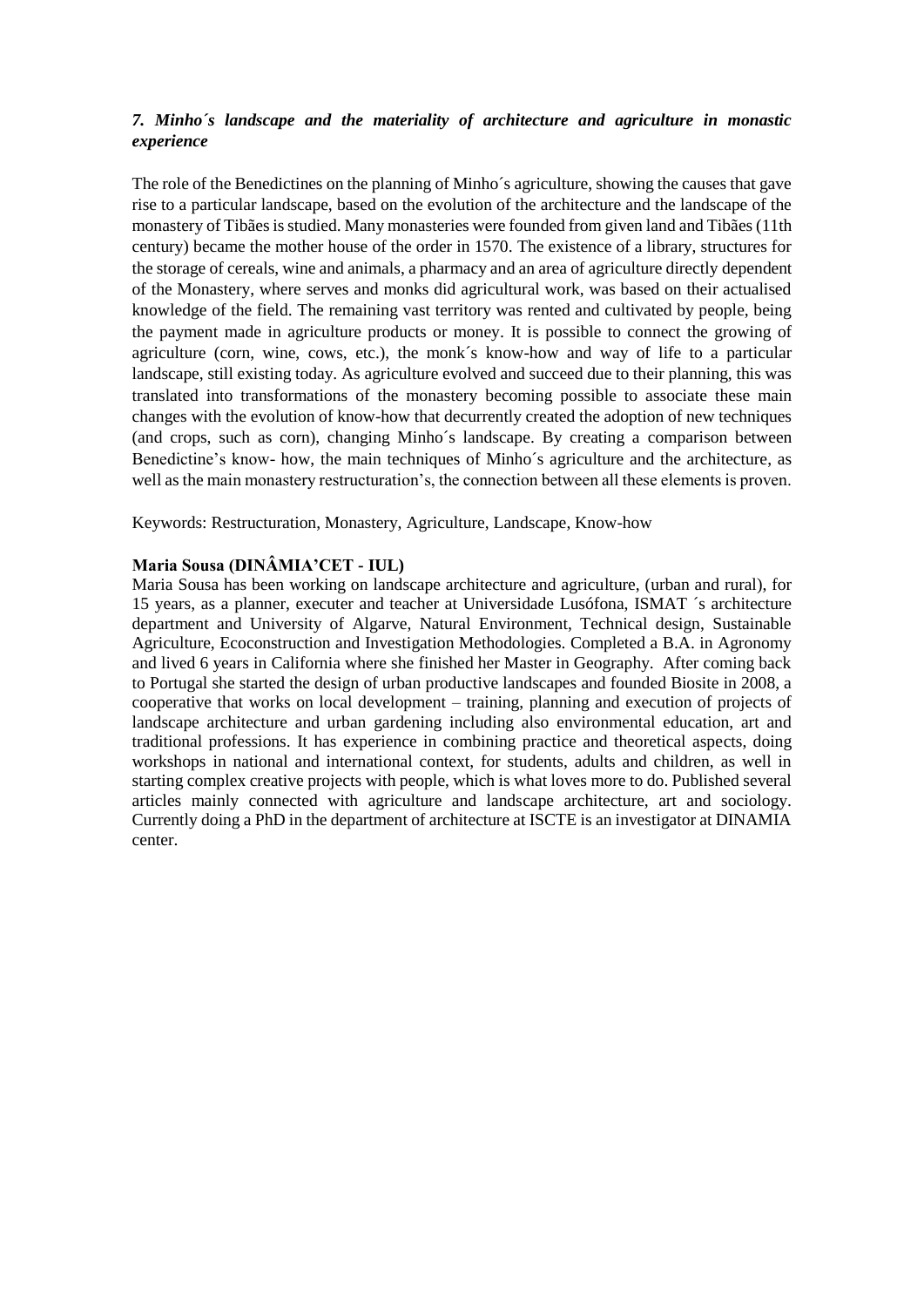### *8. Baraka - A Space of Transition*

Fanado is an initiation ceremony essential for the Mandinga people in Sonaco (Guinea-Bissau). A man cannot build a house, form a family or perform other social roles in the community, which are considered fundamental to his happiness without having been initiated. Fanado takes place between the ages of seven and thirteen.

Mandinga believe that during their lives they are subject to being attacked by evil spirits, which can alter their state of happiness. Hence before building a house or a tabanca (village), they perform several rituals to enshrine them in order to protect themselves against misfortune and to foster the flow of good luck. One can state that the Mandingas live in sacred places.

Fanado occurs during ninety days of secret reclusion in the forest, in a hut called Baraka, built solely for this purpose. The Baraka is then burnt down in the last day of the reclusion. This period is considered to be a particularly dangerous one, during which the young ones who are being initiated are most vulnerable to evil spirits and therefore in a constant risk of losing their lives. In this sense, the construction of the Baraka requires special rituals and architectural strategies to make it "spirit proof".

This paper will focus on the relationship between the Mandinga and their sacred spaces, with a particular emphasis on the Baraka.

Today, because of complex political and economical changes in Guinea-Bissauan society, the Mandinga people in Sonaco rarely build Barakas, but instead realize the Fanado in normal houses in the town. They no longer even perform a ritual to build a house. Does this mean that they do not care about living in sacred spaces? How does this affect their way of life?

Keywords: Baraka, Fanado, Mandinga, Reclusion, Sacred

# **Geraldo Pina (DINÂMIA'CET - IUL)**

Geraldo Pina (Sonaco, Guinea-Bissau), assistan reasercher in DINÂMIA'CET - ISCTE-IUL, is attending the PhD Program in Architecture of Contemporary Metropolitan Territories, at ISCTE-IUL (Lisbon, Portugal). He is a Master in Architecture (with a study of Guinea-Bissauan vernacular architecture) from ULHT (Lisbon, Portugal).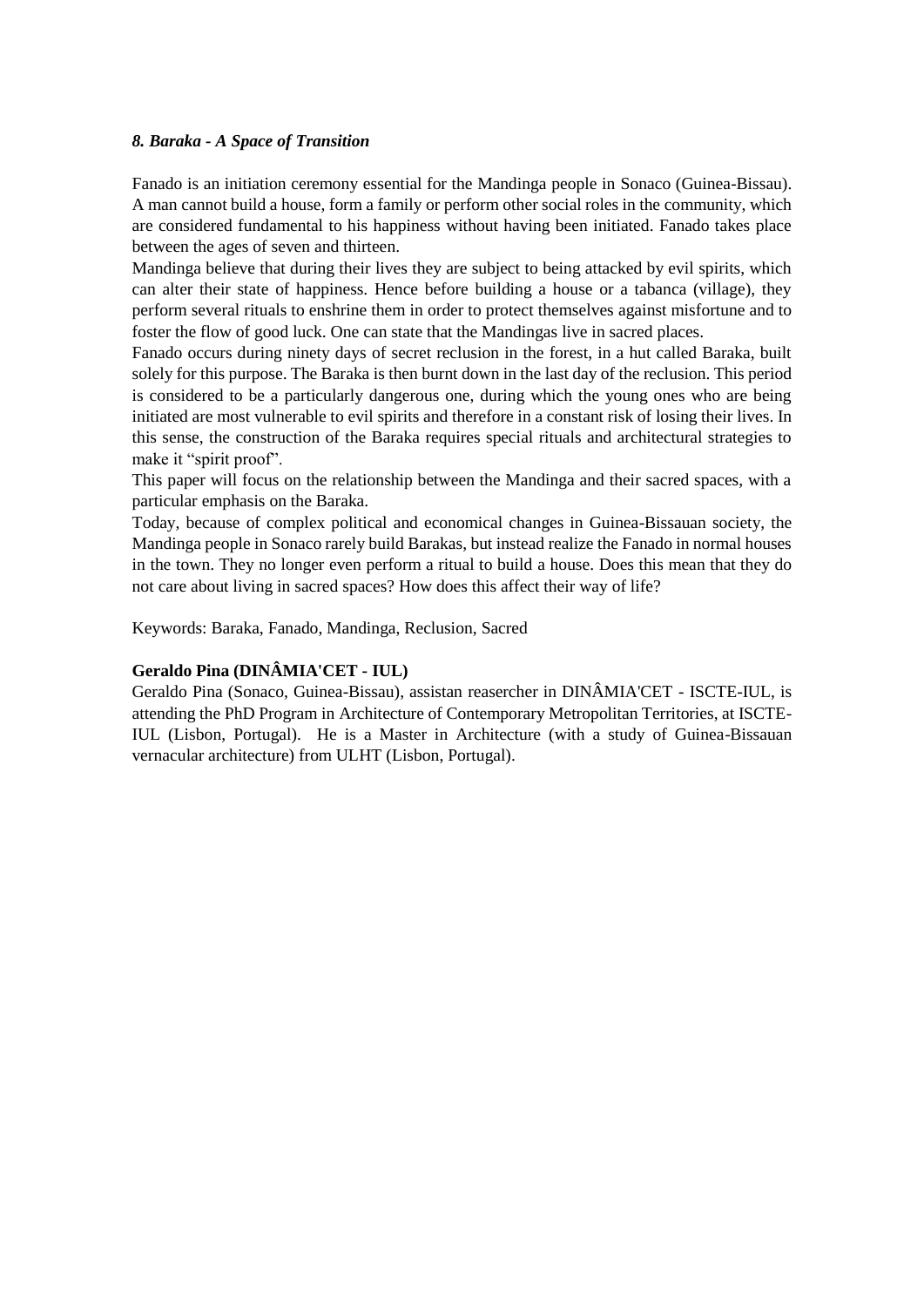# *9. Protection and Valorization of the Monastic Architectural and Landscape Heritage in Alentejo*

### **Ana Paula Amendoeira - Regional Director of Alentejo Culture**

Ana Paula Amendoeira holds a degree in History from the Faculty of Arts of the University of Lisbon, a Master's Degree in Restoration of Architectural and Landscape Heritage, the University of Évora and a PhD from the University of Paris 4 Sorbonne at the Institute of Geography in the area of world heritage research. She has developed his research in the area of cultural heritage with specialization in World Heritage. She was President of ICOMOS Portugal between March 2011 and December 2015, having held the position of Vice President since December 2015. She has been Regional Director of Culture of Alentejo since December 2013, following the results of public competitions promoted by CRESAP (Recruitment and Selection Committee for senior management positions).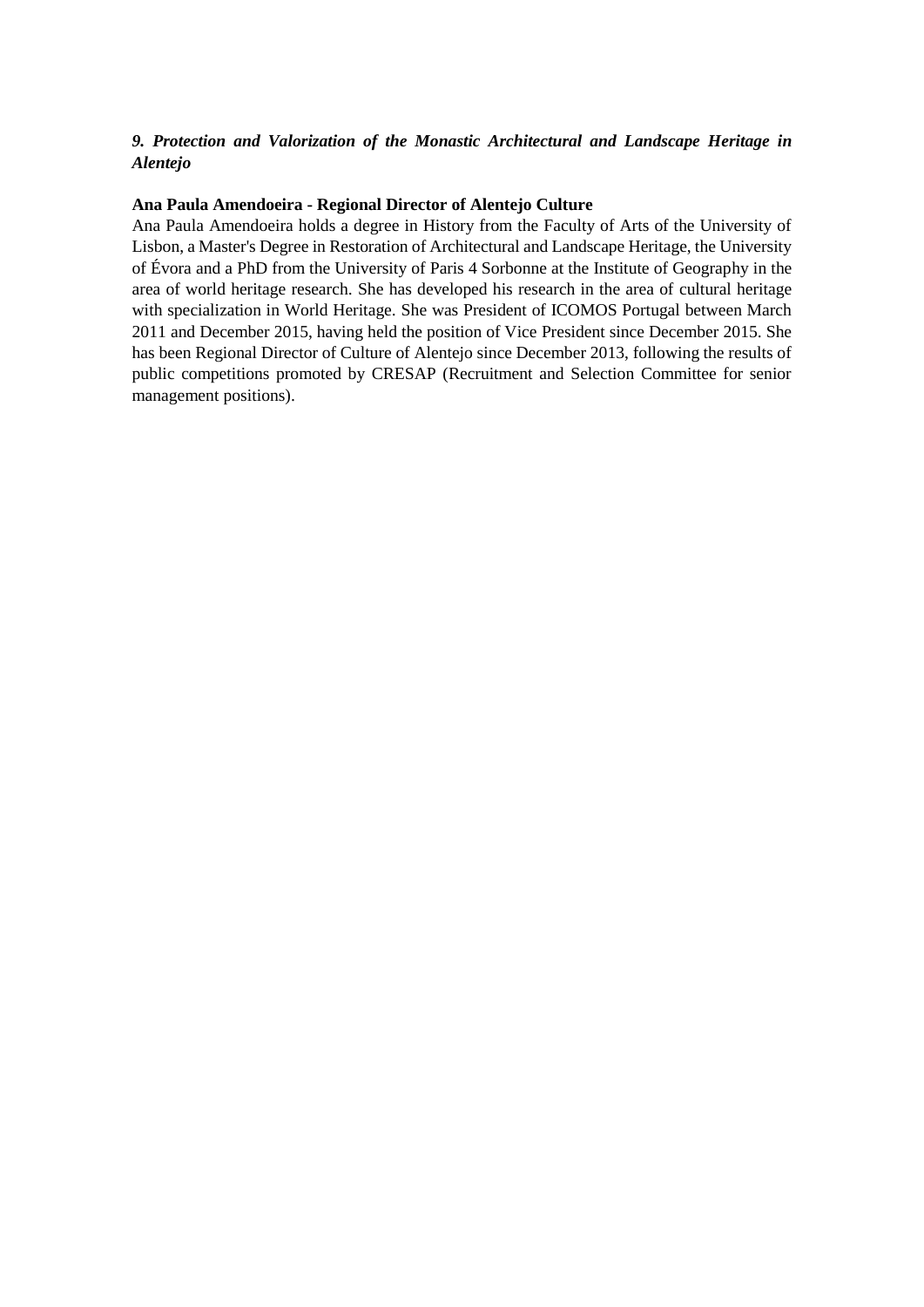# *10. Modern Japanese Architecture and the Tradition of Seclusion: On Kishō Kurokawa's Nakagin Capsule Tower (1972)*

Religious practice and the experience of seclusion are deeply intertwined. However, in Japan, the architecture of seclusion goes beyond monasteries or any kind of specifically assigned structure to religious practice. The main focus of this presentation is Japanese architect Kishō Kurokawa's (1934-2007) Nakagin Capsule Tower (1972), composed by 140 "capsule" apartments, that since 2006 is under threat to be demolished. We claim that the tug-of-war between preservation and demolition should be framed within the context of protection and safeguard of eremitical monastical life stemming Kurokawa's work from that tradition. In order to show this we will first briefly dwell on Kamo no Chōmei's Hōjōki (13th century) and Yoshida Kenkō's Essays in Idleness (14th century) works. These are two grounding texts written by two Buddhism monks. Being the country's prevailing religion it has a long tradition of solitary practice for those who choose to do so in order to avoid the often intensely political world of monasteries. Both Chōmei and Kenkō are among the hermits who united ascetic and aesthetic modes and for whom cultivation of an artistic sensibility was almost as important as one's spiritual practice. Chōmei found that the ascetic life and aesthetics could be conflicting; Kenkō embraced the contrast between both. Hermits would often retreat by remaining at home. Secondly, we will address Kishō Kurokawa's work, one of the founders of a movement called "Metabolism" (1960), a conceptual approach that aimed to answer to the pressing need for more houses, in the aftermath of World War II. He called for an architecture based on metabolism (flexibility), ecology, sustainability, symbiosis and intermediate areas. In 1972 he built Nakagin Capsule Tower which was one of the first modernist examples of micro spaces. We will show Noritaka Minami's work (visual artist) who has recently photographed the current uses of the space. The conclusion is that Kurokawa's micro spaces emerge from Japan's seclusion tradition and should therefore be preserved.

Keywords: Hermit, Japan, Kurokawa, Modern Architecture, Seclusion

## **Diana Soeiro (CIAUD - FAUL; DINÂMIA'CET - IUL; Ambassador for SDGs - United Nations, Portugal)**

Diana Soeiro is a Postdoctoral Research Fellow at Nova Institute of Philosophy (IFIL NOVA) at Universidade Nova de Lisboa. Lic, Philosophy, History of Ideas by Universidade Nova de Lisboa (2004, UNL); MA, Philosophy, Aesthetics (no thesis), (2005, UNL); MA Communication Sciences/ Film and Television (no thesis), (2005, UNL). PhD Philosophy (2011, UNL). General research interests: Aesthetics and Ontology. Specific research interests: Philosophy of Space, Architecture and urbanism, Political Science, Body and Space, Anthropology and Psychiatry. Current activities include: MSc Candidate in Economics and Public Policy at ISCTE - Instituto Universitário de Lisboa (ISCTE-IUL), Lisbon (Portugal) and Ambassador for Sustainable Development Goals of the United Nations (Portugal).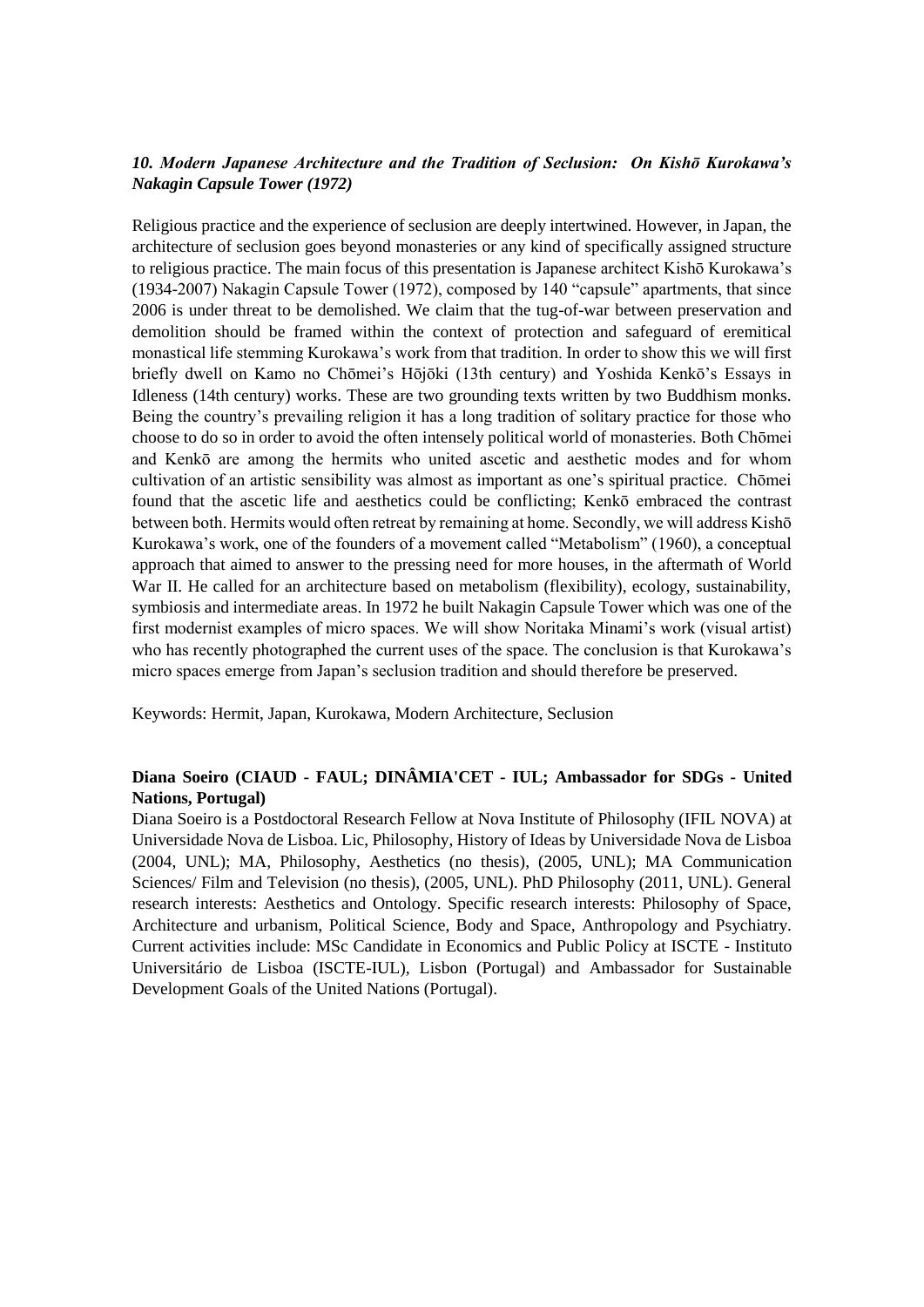### *11. Pop-up Hermitage*

In a world characterized by the constant interconnection and interaction of people thanks to new technologies, reflection and recollection need to find their place, in time and space. In order to approach ermitism in the 21st century, it is essential to understand it from this perspective and with this double component. The Holy See presents at the Venice Biennale of Architecture a pavilion composed of 10+1 chapels, commissioned to architects of the international panorama. With this pavilion, the Vatican seeks to continue the dynamic of approaching the faith through art - in this case architecture, as it has already been in the art biennials of 2013 and 2015. This time, Vatican has proposed an architectural exercise to create spaces capable of responding to the new needs of spiritual recollection, giving a contemporary response, that is, for any time and any place. From this perspective, the 10 chapels - the eleventh one is dedicated to the Ignar Asplund Forest Chapel - are presented as places of pop-up meditation that can be located anywhere in the world. This work reviews the pavilion by visiting the 11 chapels, documenting and analysing them as points of recollection for the instantaneous reflective isolation that the 21st century seems to demand.

Keywords: Chapel, Contemporary Architecture, Contemporary Eremitism, Pop-Up Heritage

## **Marta Isabel Sena Augusto (University of Sevilla)**

Architect by the University of Lisbon. Master in Contemporary Architectural Culture and Construction of the Modern Society at the University of Lisbon (2004). Master in Architecture and Historical Heritage by Universidad de Sevilla (2009). PhD of the Universidad de Sevilla (2011). Researcher in group HUM789: Nuevas Situaciones, Otras Arquitecturas, Universidad de Sevilla. Professor at architectural design on the Master of Architecture in Lusofona University (2005-2013).

### **Vidal Gómez Martínez (Centro de Estudos de Arqueologia, Artes e Ciências do Património)**

Architect by the University of Sevilla. Master in Architecture and Historical Heritage by Universidad de Sevilla (2005). Doctor of the University of Seville (2017). Researcher of the Mértola Archaeological Field, focusing his investigation on popular architecture and working in Architecture and Heritage.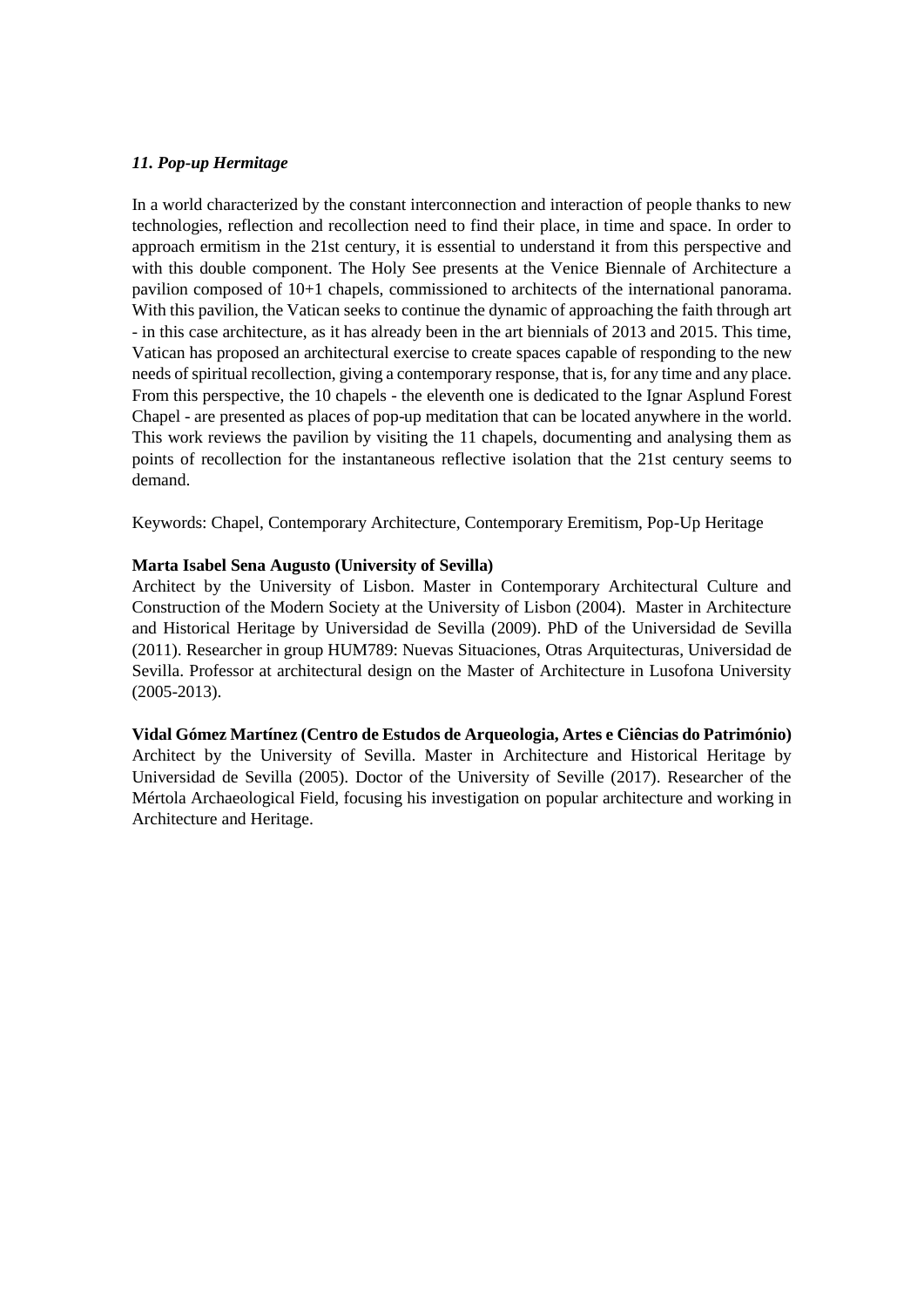# *12. A Place of Prayer: Rehabilitation of 'Cortijo del Fraile' as an Ecumenical Monastery (Nijar, Spain)*

In June 2015, the author proposed the rehabilitation of the Cortijo del Fraile (Níjar, province of Almería, Spain) – translated as the "Friar's Farmhouse" – as an ecumenical monastery, developing a complete project that was awarded at the XIII Spanish Biennial of Architecture and Urbanism (2016). This agricultural infrastructure was abandoned throughout the 20th century, suffering a progressive state of deterioration that has led to a state of total ruin. The project presented was born from the objective of rescuing this architectural corpse and turning it into a space from which it would be possible to rediscover the desert landscape of Almeria and convert the experience of 'inhabiting' it into a process of reunion with literature, rest, silence and reflection. Using materials from a radius of less than 100 kilometres (using earthy material through tapial walls) and a traditional monastic programme (oratory, refectory, cells and library), a refuge was proposed to provide shelter for 13 inhabitants. A space for prayer is proposed as a way of discovering, through the contemplation of one's own ruin, how architecture is capable of being a therapeutic instrument. The main project reference was the figure of the monk-architect Dom Hans van der Laan and his project of the Benedictine monastery of Vaals (Netherlands), representing an essential and unprecedented conception of architecture, light and liturgy. The vital trident as architect, Benedictine monk and Catholic priest is essential to understand an architecture that always orbits around the relationship between the 'gaze' and the 'habit'. At the same time, there are many traces of decorative features, belonging to the Byzantine period, especially paintings, some of them in very good state of conservation.

Keywords: Ecumenism, Heritage Rehabilitation, Reflective Landscape, Ruin

### **Francisco Javier Navarro de Pablos (University of Sevilla)**

Javier Navarro de Pablos is an architect (2015) and holds a Master's degree in Architecture and Historical Heritage (2017) from the University of Seville, where he is currently working on his doctoral thesis as an FPU predoctoral fellow. During his training he has made international stays at the IUAV Universities of Venice, Southwest University of Science and Technology of Mianyang (China) and Universidad de Oriente de Santiago (Cuba). ARQUIA Foundation scholarship in the form of an academic transcript, he was awarded the National Prize at the XIII Spanish Biennial of Architecture and Urbanism for his Thesis. As a professional he has carried out research for the Ministry of Development, worked at the University Institute of Architecture and Construction Sciences of the University of Seville and collaborated with various architectural and design studios. He collaborates as an assistant to the Subdirectorate of Culture of the Superior Technical School of Architecture of Seville. As a lecturer he teaches in the Department of Urban Planning and Territorial Planning, having been a guest lecturer in the PARES Master of the Sapienza-Università di Roma and the Master of Architecture and Communication of the Universidad Politécnica de Madrid.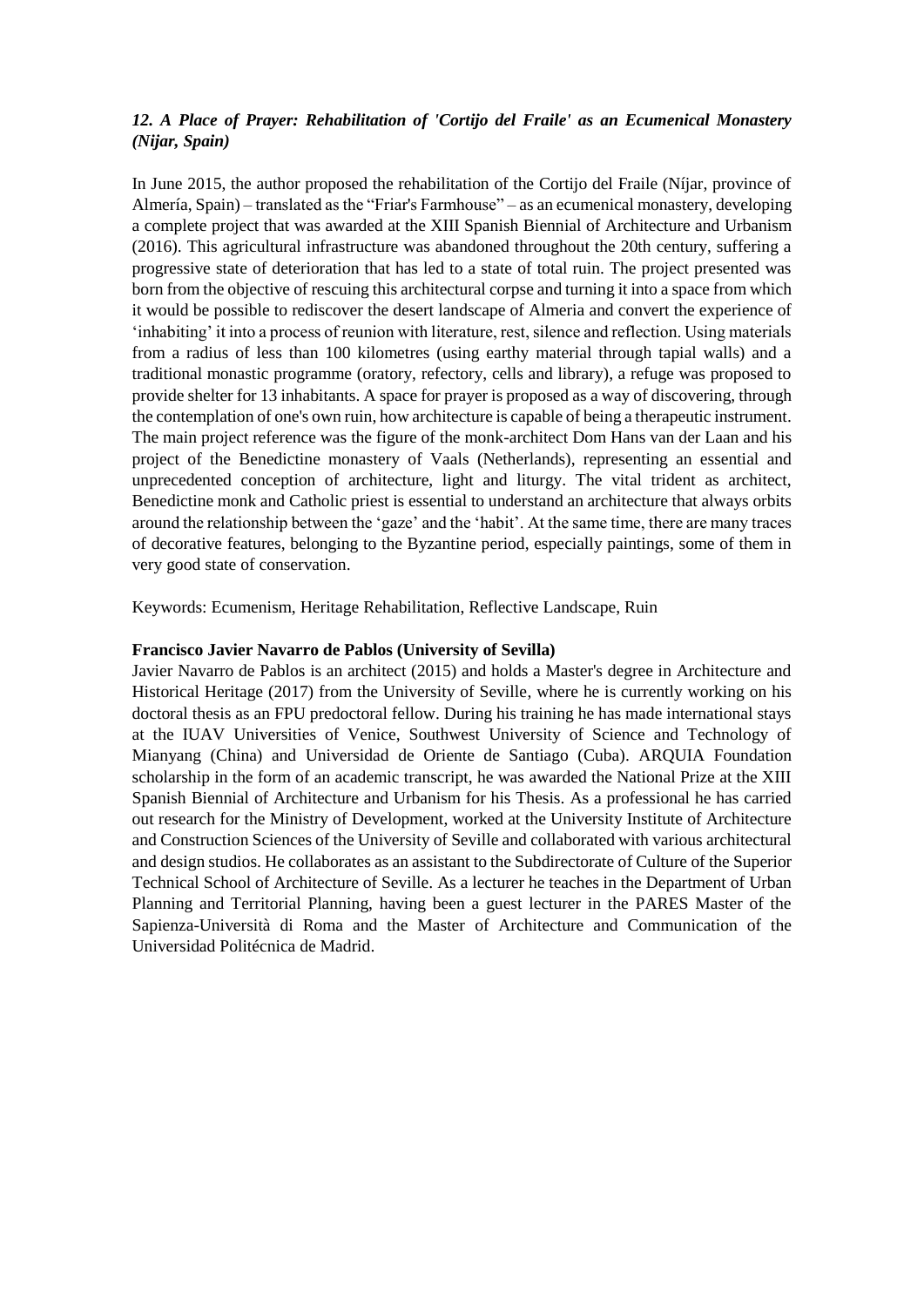# *13. Modern Movement Heritage and religious architecture in Andalusia. The legacy of Rafael de La-Hoz in Cordova*

Rafael de La-Hoz Arderius (1924-2000) was in charge of the construction of several buildings associated with religious and spiritual practices in Cordova during the second half of the 20th century. This city has an important conventual tradition. Historical religious settlements have been exhaustively studied by different authors. However, the examples of the 20th century lack generalized heritage recognition and, consequently, do not have comparable levels of protection. An important effort has been made to recognize this architecture thanks to the elaboration of the records of the architecture of the Modern Movement. However, it has been detected that these registers have been understood mostly as a compendium of 20th century masterpieces. Despite the advance and breadth of the contemporary notion of heritage, its recognition is closer to an outdated approach to the heritage event from the point of a monumentalist view of the last century. The specific characteristics of this architecture make the application of the criteria most often used in heritage protection unviable. Its uniqueness within the architectural and urban production of this century needs to define, from a contemporary perspective, the specific heritage values by which they must be recognized as a good to be protected. In this sense, this work aims to take a significant step in the process of heritagization of these pieces, defending the generation of knowledge as a necessary prior resource for its evaluation.

The aim is to demonstrate that the relevance of these settlements lies not only in the fact that they are the most significant operations of the architecture of the Modern Movement in their respective cities, but also in the analysis of these achievements in their political, economic and social context, linked to the places where they are implemented and, especially, to the societies that inhabit and use these religious complexes.

Keywords: Contemporary Convents; Heritagization; Legacy of Modernity; Religious Complexes; 20th Century Heritage

## **Juan Andrés Rodriguez-Lora (Department of Urbanism and Regional Planning - University of Seville)**

Juan Andrés Rodriguez-Lora holds a Degree in Architecture and is currently studying a MSc in Architecture and Heritage. Junior Researcher at the Department of Urbanism at the University of Seville. He has received several awards, such as the Extraordinary Prize for his Degree (2015).

# **Daniel Navas-Carrillo (Department of Urbanism and Regional Planning - University of Seville)**

Daniel Navas-Carrillo holds a MSc in Innovation in Architecture and a MSc in Architecture and Heritage. Predoctoral Researcher at the same Department. He has received several awards, such as the Extraordinary Prize for his Degree at the University of Málaga (2013) and the Extraordinary Prize for his studies at the University of Seville (2016, 2017).

# **Maria Teresa Pérez Cano (Department of Urbanism and Regional Planning - University of Seville)**

Maria Teresa Pérez Cano holds a PhD in Architecture. Senior Lecturer, Director of the research group Heritage and Urban Territorial Development in Andalusia and Evaluator of the National Agency for Quality Assessment and Accreditation. She has supervised 27 doctoral theses, as well as, a large number of master's thesis. She has received several prizes, such as the Extraordinary Doctorate Award (1993).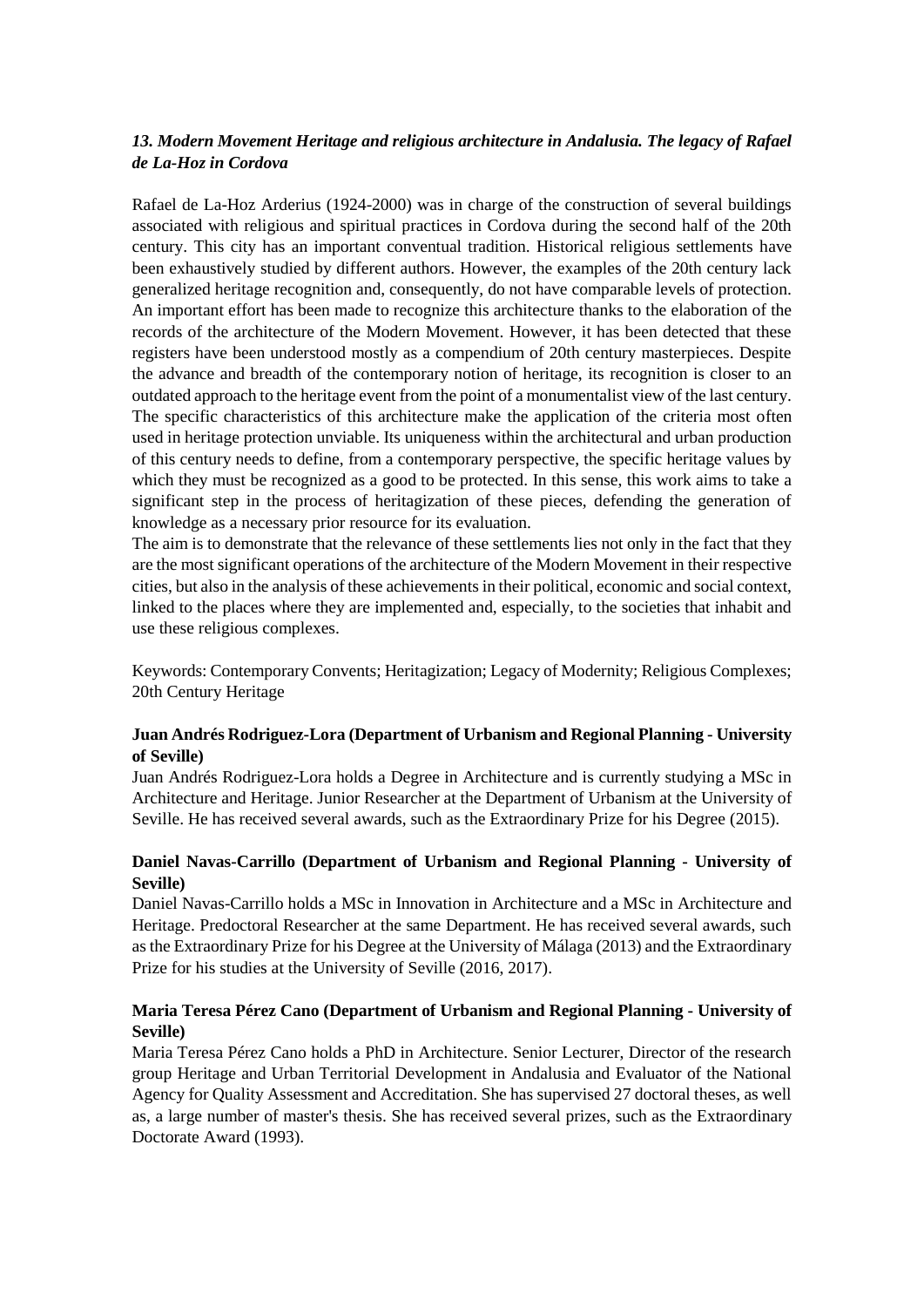# *14. Protection, disclosure and use of rock hermitages as a touristic resource: the case of the rupestre edilicia of the province of Cuenca (Spain)*

One can not protect what is not known, so if one doesn't know the meaning of things, it results difficult to assess and protect. This assumption makes particular sense in the case of the rock architecture of the province of Cuenca, since this area is dotted with hermitages that have been frequently reused for several purposes, including as landfills. This explains why this type of architecture has become traditionally associated with poverty and marginality. Therefore, these elements were undervalued, despised and even destroyed without any regret.

The research project "The construction of rock hermitages in the Alcarria conquense: habitat and eremitism in Late Antiquity" has allow us to confirm that a large number of the artificial caves located in the area were actually hermitages dating from the 5th century, and that many of them, despite having accumulated garbage, still maintain a very good state of conservation. Therefore, after the catalogue's elaboration, a second phase of the investigation project was dedicated to the dissemination of the results, not only oriented to the scientific world, but also to the general public and, in particular, to the inhabitants of the area where the hermitages are located. In this way, several conferences were held in the cities in which territory this type of resources can be found, and an itinerant exhibition was conceived to explain the materiality of this type of historical architectures.

These actions have achieved to revert the process of abandonment and destruction suffered by the hermitages. At present, those which are in optimal conditions are being cleaned, protected and provided with explanatory panels. Numerous routes that include several of these elements have been created and will become one more touristic resource in this area that suffers a significant rural depopulation.

Keywords: General Public, Hermitages, Protected, Rural Depopulation, 5th Century

### **Miguel Ángel Valero Tévar (University of Castilla-La Mancha)**

Miguel Ángel Valero is a professor of Archeology and Ancient History at the University of Castilla-La Mancha. International doctor with extraordinary doctorate award. He has completed his training with several research stays in Portugal, Italy and Great Britain.

He has published more than eighty articles in various international journals and nine monographs. His line of research focuses on Late Antiquity, mainly in late antique and Visigothic times. He has directed the research project of Vega Baja in Toledo, and currently directs the project of the village of Noheda, and also the Eremitorios project in the province of Cuenca.

### **Nuria Huete Alcocer (University of Castilla-La Mancha)**

Assistant Professor of Econometrics at the Faculty of Economics and Business, Albacete, University of Castilla-La Mancha. Research interests include: Tourism Management, heritage tourism, archaeological tourism and Quantitative Methods in Economics and Business Tourism.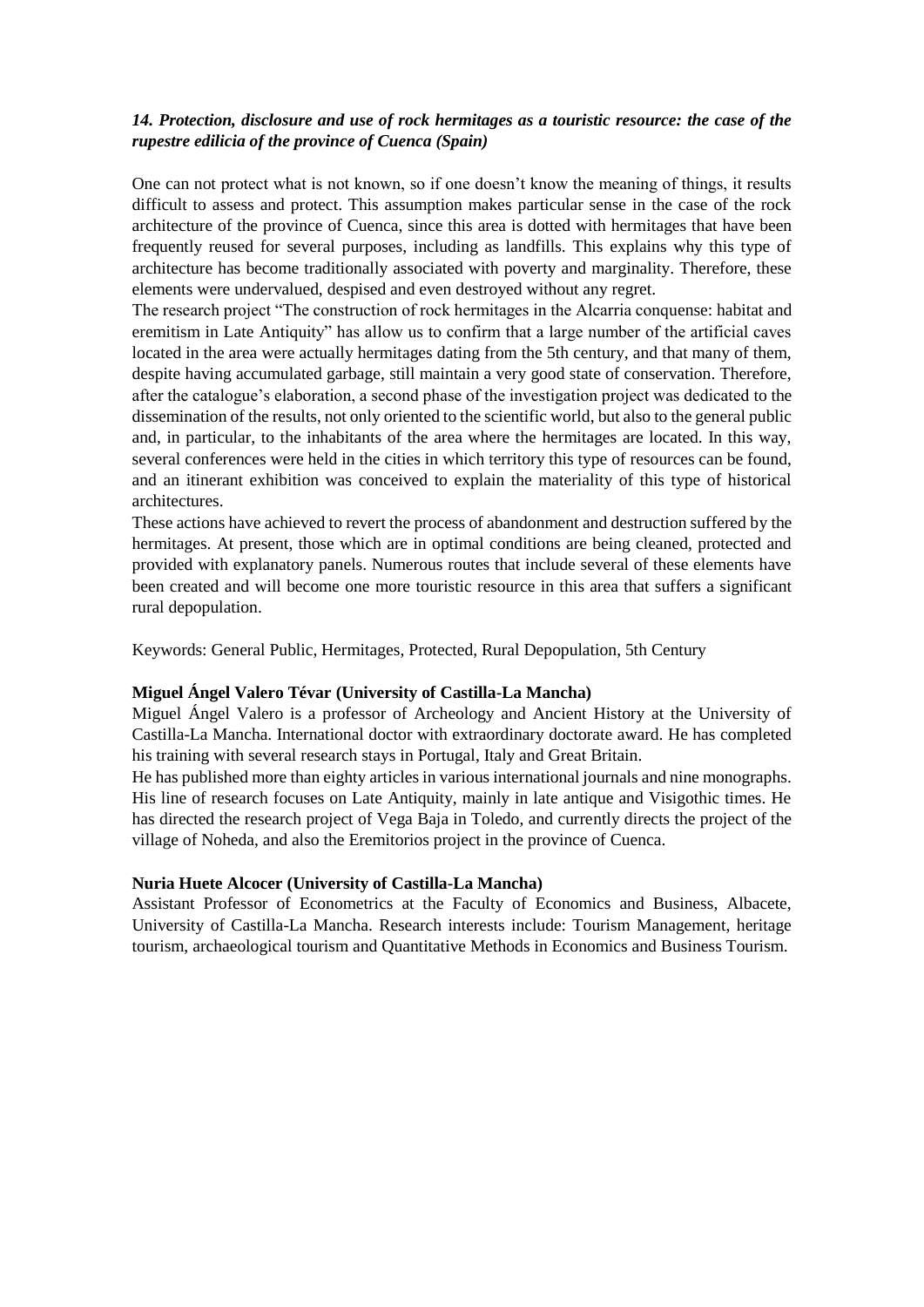### *15. The Hermitage Space of the Charterhouse of Évora. Monastic Life and Architecture*

This communication is devoted to the study of the Carthusian monastery of Santa Maria Scala Coeli, located one and a half kilometres northern Évora, Portugal. The Carthusian hermitages are defined by a great cloister with individual cells on three sides, where the monks live in constant meditation. The great cloister of Santa Maria Scala Coeli plays a central role in the organization and distribution of all the constituent parts of the monastery. It has 76 columns and encloses a precinct of 98 x 98 metres, defined by the limit of the columns, being the largest cloister of Portugal. From the galleries, there are doors that connect the cloister to the cells, the church, the library, the vestry, the refectory, and the prior's cell. Scala Coeli has at present fourteen monk's cells: tenth type-cells, the Prior's cell, the sacristan's cell and two corner cells. This communication studies the architecture of the hermitage space of Scala Coeli, that lives the spirit of St. Bruno, founder of the order Charterhouse. Based on drawings and photographs, this research aims, for one side, to study how the architecture of the hermitage space constructs the silence and isolation required by the Carthusian votes and, by the other side, to analyse the changes and adaptations that the Hermitage space has undergone in the course of the centuries until the present day.

Keywords: Santa Maria Scala Coeli; Charterhouse of Évora; Carthusian Architecture

## **Luís Ferro (Grant holder, FCT; CHAIA/UÉ; CEAUP/FAUP)**

Luís Ferro is an architect based in Évora (Portugal), where he practises his professional activities since 2012 (Estudio Quimera). He is a student of the PhD Program in Architecture at the Faculty of Architecture from the University of Porto (PDA/FAUP), with a grant from the Foundation for Science and Technology. He has an M.A. in Architecture by the University of Évora in 2010, having been an Erasmus student in Yildiz Teknik Üniversitesi in Istanbul. Assistant Professor in the Department of Architecture from the University of Évora between 2013 and 2015. Between 2015 and 2017, he was the coordinator of the research project entitled "Sacred Places: Cubas from the Kûra of Beja" (Calouste Gulbenkian Foundation, n.139754). Currently, he is a Researcher at the Center for Art History and Artistic Research at the University of Évora (CHAIA/UÉ) and the Center for Studies in Architecture and Urbanism from the Faculty of Architecture from the University of Porto (CEAUP/FAUP). He has published several papers and has presented communications in Portugal, Spain, France, England, Finland and USA, having been awarded with the Prémio Estágios em Portugal e no Mundo (Portuguese Order of Architects) in 2014 and the Prémio Arquitectos Agora 2016 (Portuguese Order of Architects).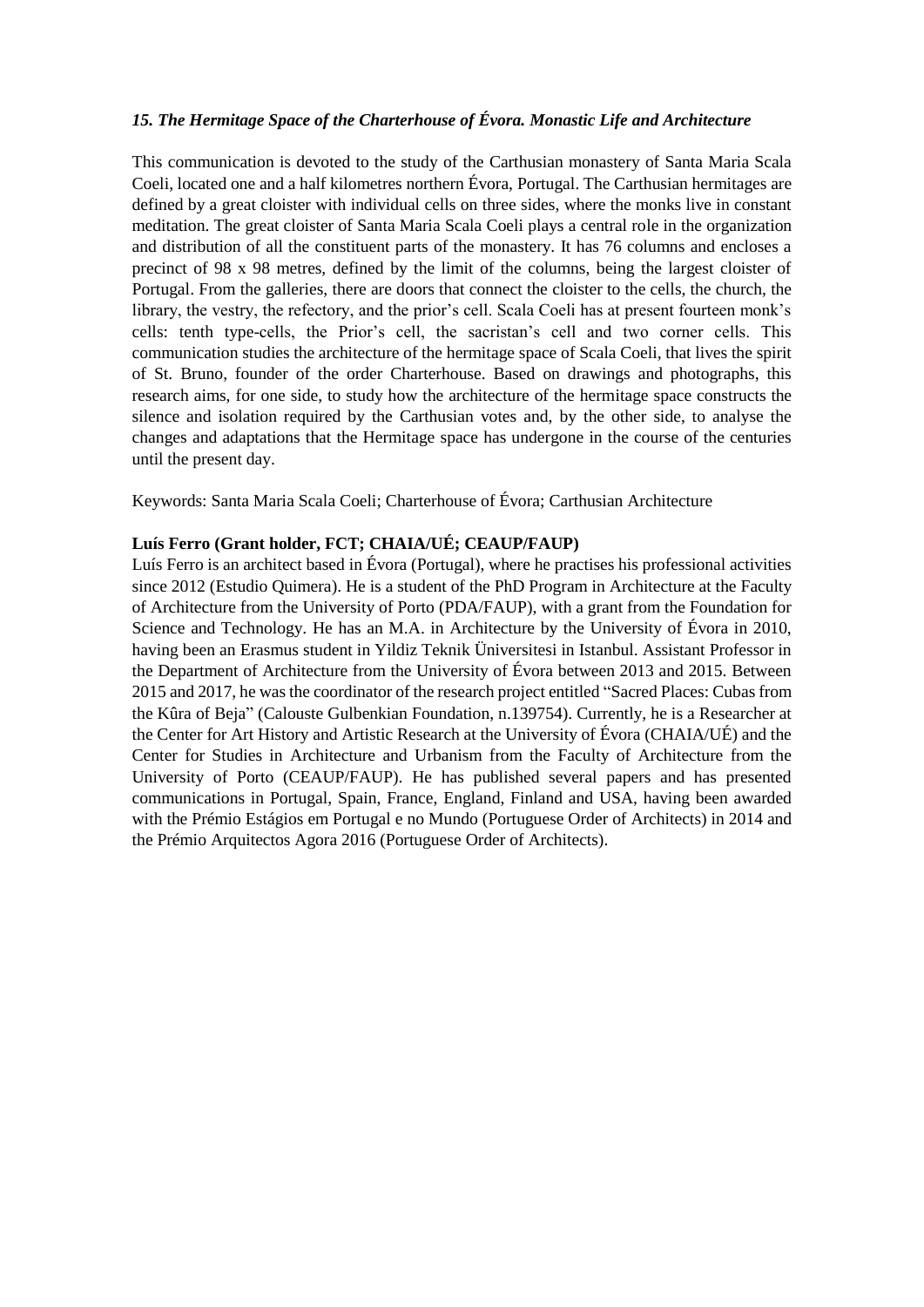# *16. Building the temples of knowledge: spaces, decoration and... books in 18th century Portuguese monastic libraries*

The presence of books in monasteries is as old as the first religious institutions and dully recognized by Saint Benedict's Rule (6th century). Hence the famous saying that a "Cloister without books is like a Fortress without weapons". Monastic libraries are usually associated with the *scriptoria* where medieval manuscript books were written, copied and illustrated. However, after the "printing revolution" in middle 15th century, the production of books largely increased and monastic libraries had to adjust and, in some cases, create new spaces or refurbished existing ones to accommodate the incoming collections. Furthermore, they also collected engravings, drawings, maps and other documents or objects that required a special attention in storing and displaying. Created as temples of knowledge those libraries had to provide long term preservation and daily accessibility to the collections in an adequate space for books and readers. In a monastery, both church and library traditionally represented the wealth and prosperity of the community, and their continuity through centuries, also came to display the good and bad moments endured by the institution. The image conveyed by monastic baroque libraries is the result of a specific effort to combine the practical functionalities of a library with the creation of an artistic environment made to represent the grandeur of the monastery and to be admired by visitors. The aim of this paper is to recreate the memory of some Portuguese monastic libraries, two of them still preserved, especially through contemporary descriptions made by historians, foreign travelers or monks. Those testimonies - that also refer to libraries destroyed by the 1755 earthquake in Lisbon - prove a desired balance between new architectural plans, choice of decorations and furniture and, of course, the active presence of books and readers, that was achieved, in many cases, through a fruitful dialogue between monks and artists.

Keywords: Baroque Libraries, Buildings, Collections, Decoration, Portuguese Monasteries

### **Fernanda Maria Guedes de Campos (CHAM/NOVA FCSH e UAç; CEHR - UCP)**

PhD in History, NOVA FCSH. Researcher at CHAM-Center of Humanities NOVA FCSH e UAç and Invited Researcher at CEHR UCP. Former Deputy Librarian at the National Library of Portugal (1992-2006), Member of the Director's Board of CERL-Consortium of European Research Libraries (2001-2006); Chair person of ECPA-European Commision on Preservation and Access (2002-2006). Currently develops research on History of the Book, Libraries and Reading especially religious libraries in "Ancien Regime" with the aim of re-constructing collections, organisation rules, reading practices and conservative vs modern models of libraries.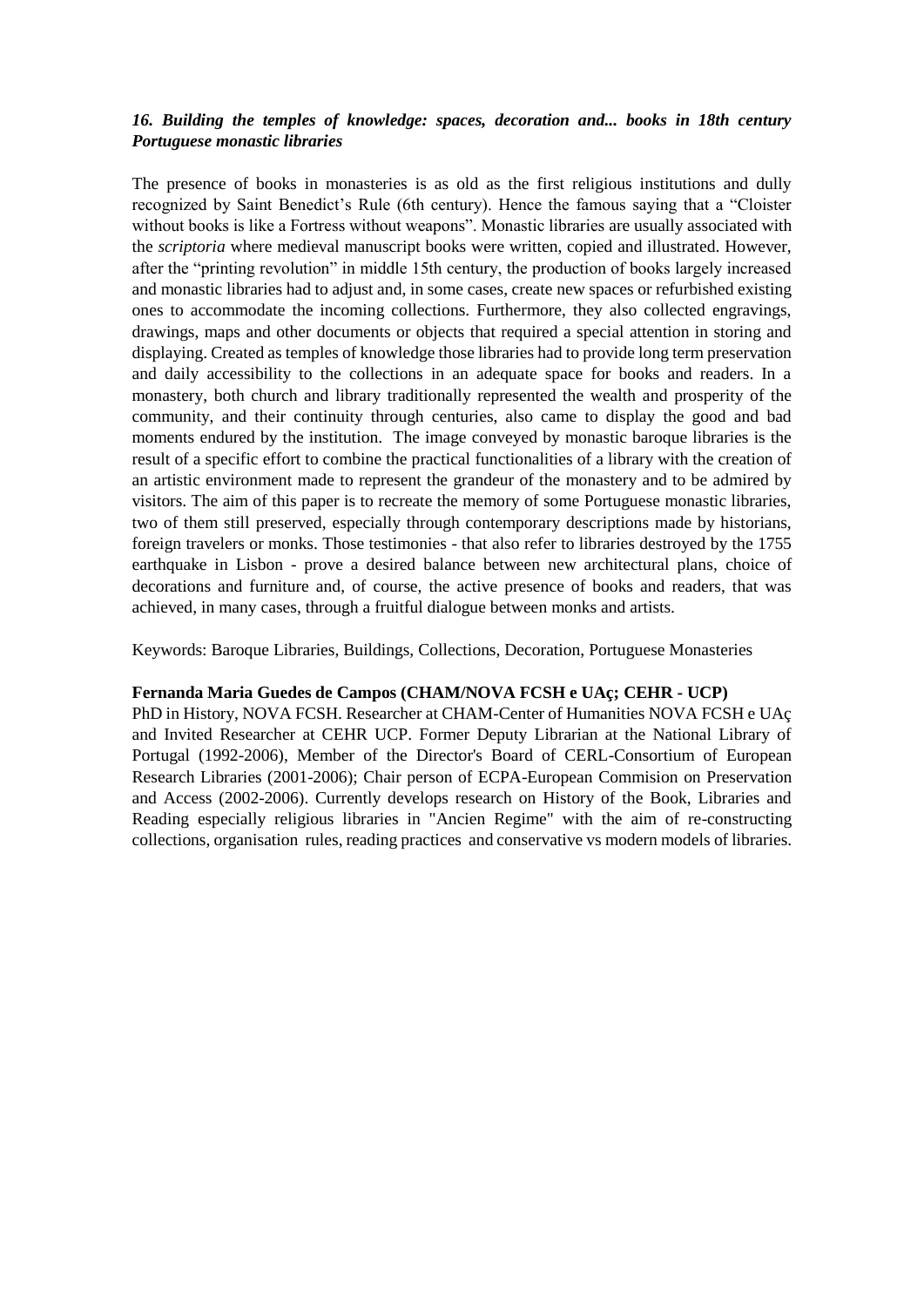# *17. Urban planning as a tool for the protection and tutelage of monastic heritage. Écija as a conventual exponent in the Betica*

Located in the Sevillian "La Campiña", within Andalusia, Écija's population has been known for its importance since ancient times. Its wide and rich convent architectural heritage is consistent with its prominence. It was one of the cities with the largest number of convents belonging to Sevilla's Kingdom in the 16th century, occupying 11% of the urban scene.

The location of the convent, due to its position on the border with the Kingdom of Granada, generated transformations in the urban area, especially between the 16th and 18th centuries. Nowadays this location is patent, occupying full blocks and making urban characteristic landscape of the city. In spite of the trace marked by the different religious orders established in the so-called Astigi by the Romans, the confiscations carried out in the 19th century made it possible to disappear a large part of the convent structure.

Declared the city Historical Settlement in 1966, the conditions of damage of a significant part of the monastic urban structure, requires specific protection measures through town planning and protection plans. At present, catalogues are the most common resources used as a way of materialising this protection in urban planning, added to the protection figures of the Andalusian heritage law. Both instruments are not effective, as they do not guarantee a correct conservation, do not provide measures for their reuse, and do not integrate the decisive urban role of the conventual structures.

Understanding and protection of the Astigitan convent heritage requires that the urban condition of the convents must be addressed from the urban planning: their decisive role in the morphological construction of the city, the shape of the historic urban landscape and the socioeconomic structuring of the population. Lack of knowledge of these factors led some cases of abandonment, deterioration, demolition and loss to the city.

Keywords: Convent Heritage, Écija, Urban Planning

### **F. Javier Ostos Prieto (Department of Urban Planning - University of Sevilla)**

F. Javier Ostos Prieto, architect, (University of Seville, 2017) and research of the HUM-700 group in the Department of Urban and Land Planning of the School of Architecture, University of Seville. Currently, working as a research, developing publication works and conferences with the research group. In addition, within the Master's Degree in Architecture and Historical Heritage, with the Final Master's Degree on urban regeneration through historical heritage using the conventual structure, with the heritage city of Écija as a case study.

# **José Manuel Aladro Prieto (Department of Urban Planning - University of Sevilla)**

José Manuel Aladro Prieto, architect (University of Seville, 1996) he was awarded his Ph.D. in 2012. He obtained a Master in Architecture and Cultural Heritage (Seville University and the Department of Culture of Andalusian Government) in 1997. Nowadays Associate Professor at Seville University since 1999, secretary of the department of Architectural History, Theory and Composition and attached coordinator of the Master in Architecture and Cultural Heritage. He has recognized a Six-year period of investigation by National agency of evaluation of the investigation of Spain. Member of the research group Heritage and Urban Territorial Development in Andalusia (HUM 700).

### **María Teresa Pérez Cano (Department of Urban Planning - University of Sevilla)**

María Teresa Pérez Cano holds a PhD in Architecture (University of Seville, 1993). She is a Senior Lecturer at the University of Seville, her teaching and research work focus on urban planning and heritage protection. She is Director of the research group Heritage and Urban Territorial Development in Andalusia (HUM 700) and Evaluator of the National Agency for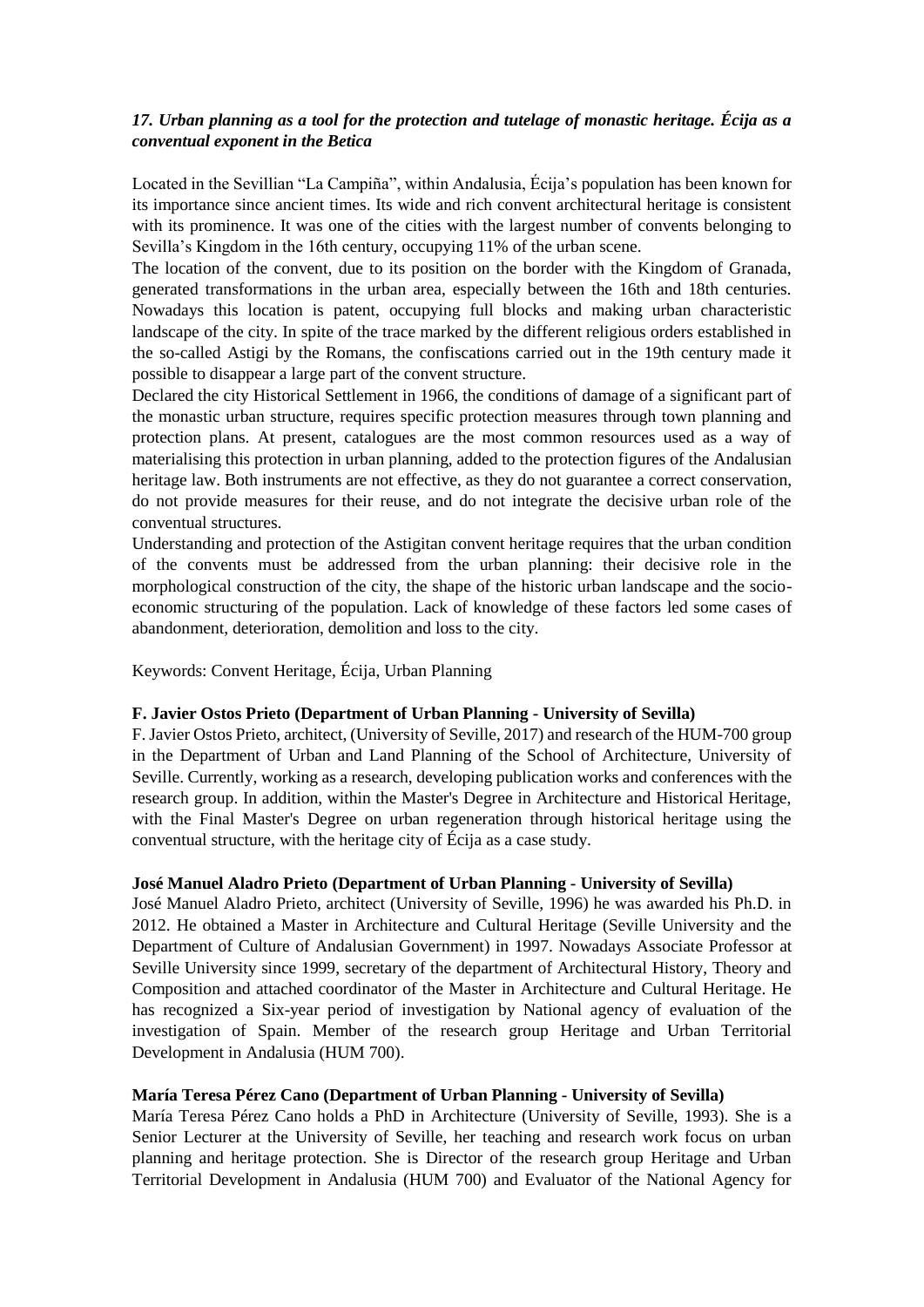Quality Assessment and Accreditation of Spain (ANECA). She has supervised 15 doctoral theses, as well as, a large number of master's thesis. She has received several prizes, such as the Extraordinary Doctorate Award from the University of Seville (1993).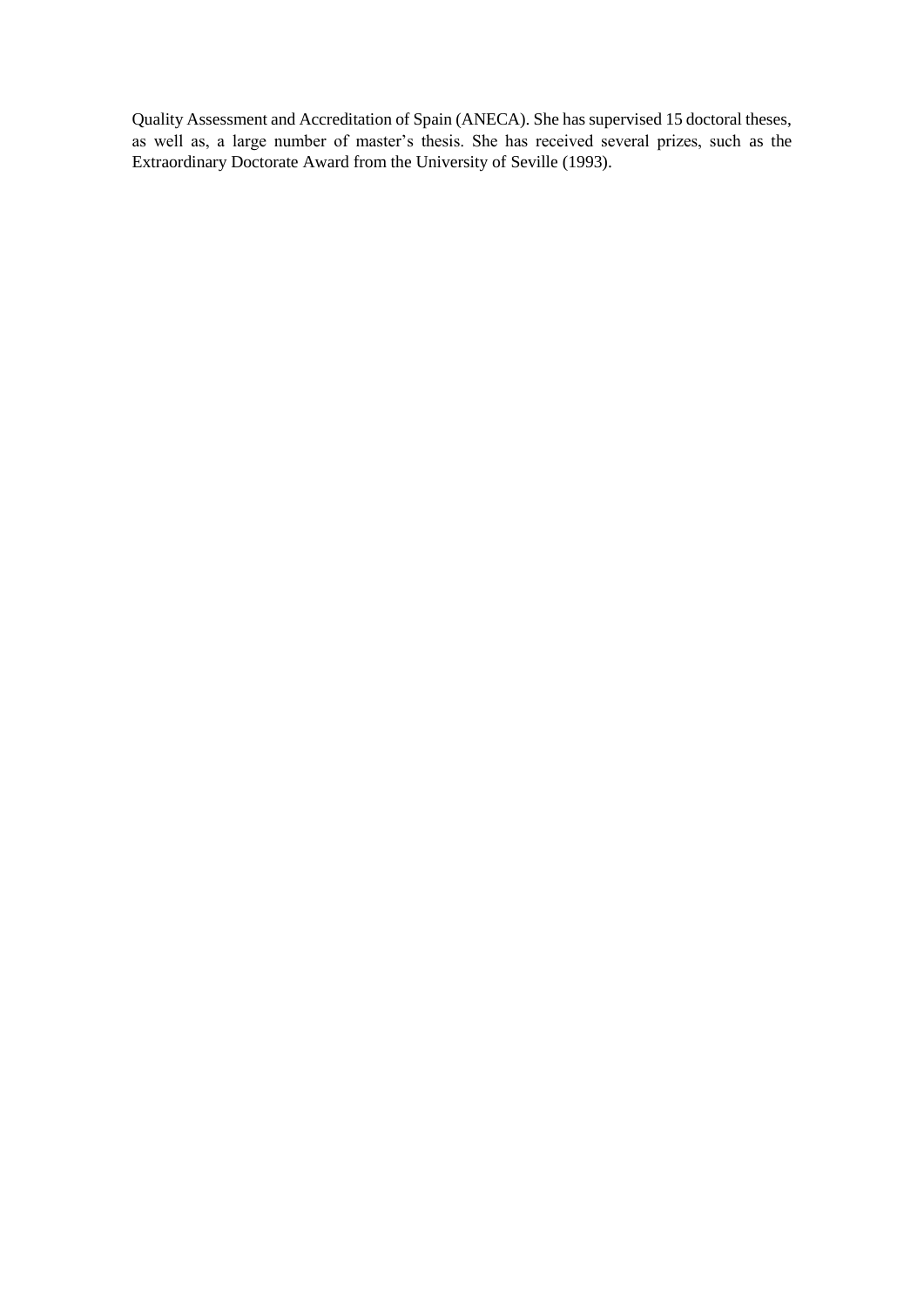### *18. Convent of Nossa Senhora da Esperança de Portimão*

The Convent of Nossa Senhora da Esperança, located in Portimão, stands on a headland that stretches into the Arade river. The monastic set, founded in the 16th century, belonged to a religious franciscan branch named "Frades Menores Capuchos" whose rigid characteristics of their austere ideals are deeply present in their architecture. After the extinction of the religious orders the former convent and its fence were sold and used as a warehouse and a support for the emerging local industries, which was in part responsable for the degradation of the building and the surrounding areas. Now abandoned, it is in an advanced state of ruin that translates into a problematic issue for the river path, for the city's image and moreover it represents the loss of an unique landmark that defines the identity and memory of that place. This investigation is formed by the study of the "capucha" architecture, whose examples reflect poor and simple way of that particular religious life; by the profound study of the Convent of Nossa Senhora da Esperança in its territorial and urban context, its historic and morphologic evolution in parallel with the city and simultaneously by the analysis of its spacial organization, its architectonic characteristics and its topography characteristics. Was also performed the analysis of approaches and interventions related to the reuse of the patrimony as a part of the safeguarding process. This aspects form a set of assumptions in the present dissertation and constitute the foundations of a critic position and development of a notion and knowledge related to the valorization of this patrimony. Therefore, it is reasonable to question how can contemporary architecture revitalize an abandoned landmark, thus reintegrating it back in the city with new prospects.

Keywords: Capucha Architecture, Convent, Nossa Senhora da Esperança, Cultural Heritage, Portimão

### **Rita Pereira (CHAIA - University of Évora)**

Rita Pereira was born in Portimão in 1991. She is a recently graduated architect from the University of Évora. Her master's thesis about Nossa Senhora da Esperança monastery was awarded with an honorable mention in the Archiprix Portugal 2018 competition.

After finishing her studies, and having participated in some competitions for architectural students, she is currently working in the office of the architect Rui Russo, being also a member of CHAIA.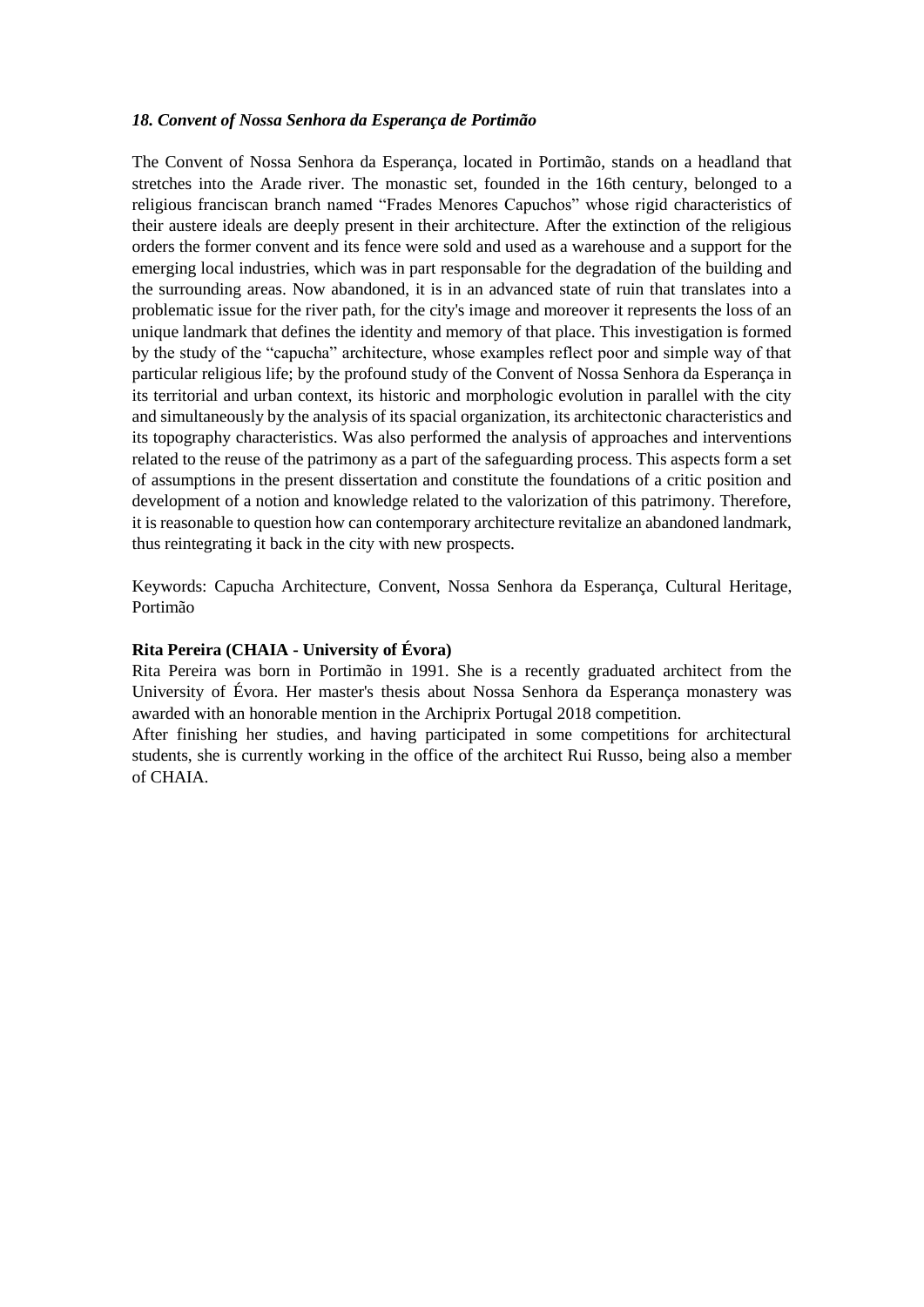# *19. The eremitic complex of Abad Donato (Cuenca, Spain). A new rupestre group inside the iberian peninsula*

It presents an important rupestrian group - unpublished until now - made up of more than one hundred hermitages located in the interior of the Iberian Peninsula. They are linked to the arrival and installation of a monastic community of seventy monks headed by Abbot Donato at the end of the fifth century, coming from North Africa and arriving in Spain fleeing the vandals. This fact is known thanks to Saint Ildefonso, which also highlights the eremitical formation of the religious *Cuiusdam eremitae fertur in Africa extitisse discipulus*. The hermitages discovered are concentrated in a specific area located in the NE of the province of Cuenca (Spain). This area counts on a great archaeological diversity, with evidences in all the chronological periods. Nevertheless the research is scarce and focused in Roman time. The evidence of rock building have gone unnoticed by scholars. To alleviate this situation, an integral study of the rock habitat has been carried out. This has allowed to demonstrate a large number of hermitages of diverse morphology and dimensions. In each one of them, an exhaustive description and documentation work has been done through planimetric surveys, accompanied by a complete photographic repertoire. In addition, a complete record of them has been made through the use of photogrammetry and three-dimensional scanning. The application of this non-intrusive method has allowed obtaining 3D models of each of the hermitages with orthoimages that have absolute coordinates, which guarantees excellence in the record. All the above has allowed to generate a catalogue of the hermitages, in which clear differentiating patterns are appraised both in the building and in the dimensions and morphology of the engravings. A fact that helps to define the chronologies of the oratories and that can help in the interpretation of other similar rock elements.

Keywords: Abbot Donato, Discovered, Hermitages, Province of Cuenca, Three-Dimensional Scanning

### **Miguel Ángel Valero Tévar (University of Castilla-La Mancha)**

Miguel Ángel Valero is a professor of Archeology and Ancient History at the University of Castilla-La Mancha. International doctor with extraordinary doctorate award. He has completed his training with several research stays in Portugal, Italy and Great Britain. He has published more than eighty articles in various international journals and nine monographs. His line of research focuses on Late Antiquity, mainly in Late Antique and Visigothic times. He has directed the research project of Vega Baja in Toledo, and currently directs the project of the village of Noheda, and also the Eremitorios project in the province of Cuenca.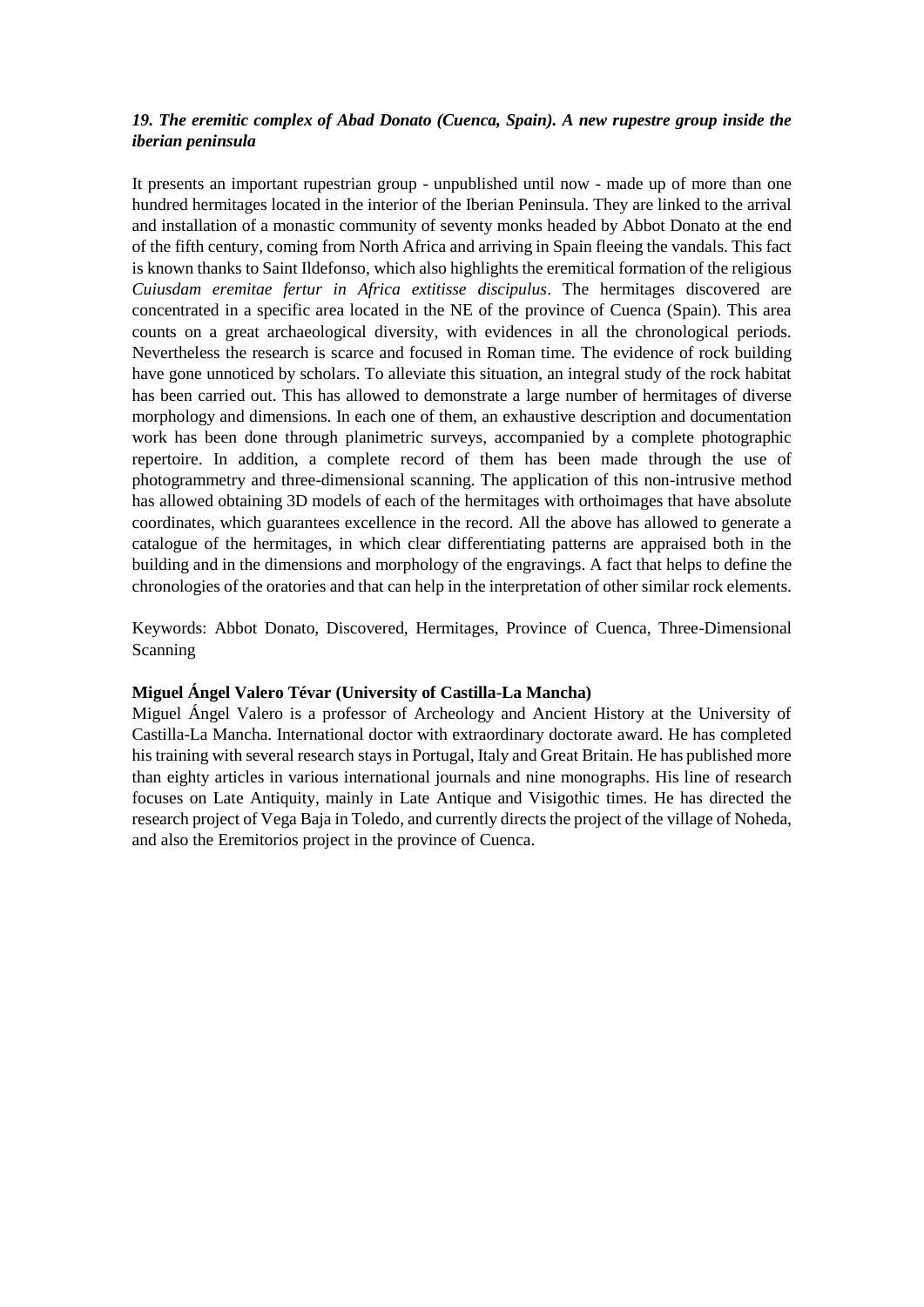### *20. Preserving and promoting Montemor-o-Novo's convents through digital heritage*

Montemor-o-Novo, in Alentejo (Portugal), is a city whose urban evolution always went hand in hand with the appearance of various convents. Something that, curiously, progressed inversely with the evolution of the medieval village outside its own walls, with the first convent structure (Convento de São Francisco) founded precisely on the edge of the village and already outside the fortification. Only after this the first convent inside the walls (Convento de Nossa Senhora da Saudação) was built. Over the centuries, there were six convent structures to emerge within the perimeter of the city or just at its limit. Nevertheless, it is also essential to mention the presence of two other convents outside the city limits but still within the territory of the municipality. Especially if one considers that one of them, Santa Cruz de Rio Mourinho, is precisely the first architectural structure of this kind to appear in this area in the early fifteenth century.

Because of their size, these buildings are always difficult to preserve. Nevertheless, in some cases, through an associative, municipal and cultural dynamism, it was possible to repurpose some of these spaces, inhabiting them and creating conditions of preservation where, in their vast majority, the aggravated state of neglect was already notorious in the mid-twentieth century.

Through the heritage promotion platform of the Municipality and the Virtual Museum, created in 2017, a survey and registration campaign began with 3D registration of buildings of historical importance, with special emphasis on the convents of the county. Combining two techniques of photogrammetric survey, with and without drone, the objective was not only to register digitally but also to promote the knowledge of these structures of fundamental historical importance for the understanding of what was the evolution of this territory through virtualization.

Keywords: Convent, Digital Heritage, Montemor-o-Novo, Photogrammetry, 3D

## **Carlos Carpetudo (Morbase)**

Graduated in Archaeology by the Universidade de Évora in 2008, he has set up Cromeleque, a Public Archaeology company which has, among other projects, established the Morbase site, a Public Virtual Archaeology Project, with Montemor-o-Novo Municipality to which he is currently dedicated on full time. Due to his passion on Virtual Archaeology, he has taken three courses with the Universidad de Burgos in 2014: Introdução ao Blender para a reconstrução virtual do património; Blender para la reconstrucción virtual del patrimonio (avanzado); and Introducción a la Fotogrametría digital y su uso en patrimonio, 3ª edición. In 2016, he undertook the Patrimonio Virtual course at the Universidad de Alicante.

### **João Marques (GEODRONE)**

Geographer. Graduated in Geography and Regional Planning (2011) at UNL-FCSH and Master Degree in Remote Sensing and GIS (2014). In 2016 he received the (first prize) SANTANDER Award for the best entrepreneurship of the FCSH. He founded GEODRONE, where he is CEO and Pilot, a company linked to mapping, cartography and 3d modeling with drone since 2014.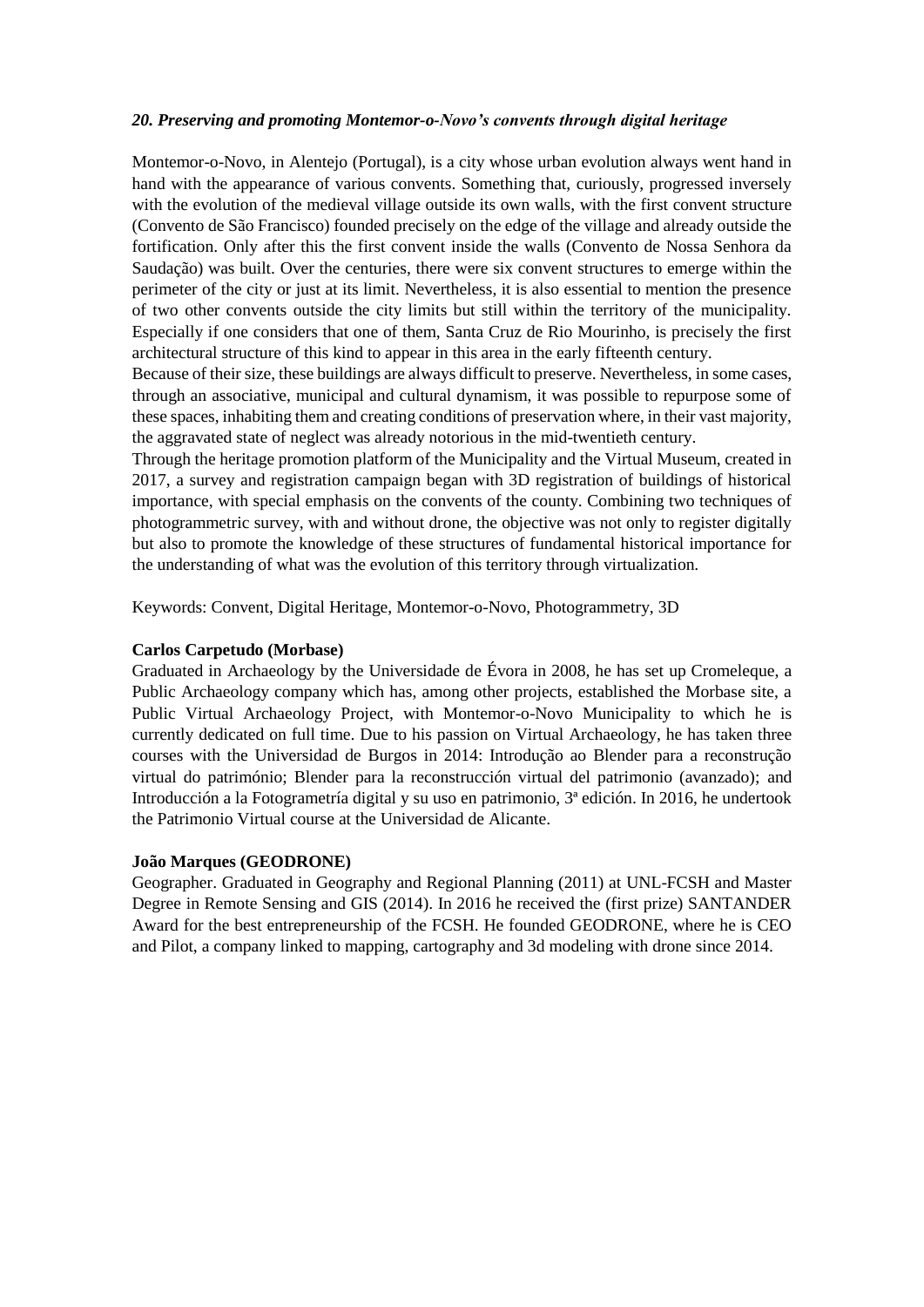# *21. Documenting the past to build the future: the Convent of Chelas as a case study of digital documentation processes*

Throughout history, it is possible to understand the transformations of a building, as well as its previous and current uses. Like history, graphic documentation also preserves marks of the past and helps to fundament future interventions. In order to support heritage interventions and document a historic building, the importance of graphic surveys, such as Digital Photogrammetry and 3D Laser Scanning methods, should be emphasized since they safeguard the fragments that constitute the object's uniqueness.

From monastic house to General Archive of the Portuguese Army, Convento de Chelas, located in Lisbon, was chosen as a case study due to its significant role in the growth of city's eastern part and in other hand the challenge of document a building that after so many changes can still show memories of the past.

Hereby is presented the methodology of the documentation process used in this specific religious building to meet the final purpose: have a correct representation of planimetric and altimetric elements that allowed, not only an analysis of the conservation state but also helps in the final design's project. Even though a method was determined at the beginning of the work, the lack of existing data brought some challenges and difficulties both in the field survey and in the production of documentation.

To overcome these issues was important because at each architectural survey there's a moment of reflection, not only on the past, but also on the present and future that contributes to preserve the values and memories of the building and it surroundings.

Keywords: Digital Documentation Processes, Monastery, Photogrammetry, Religious Architecture, 3D Laser Scanning

### **Camila Franco Oliveira (FAUL - University of Lisbon)**

Camila Oliveira was born in Avis, Portugal. She is a 23 years old architecture student, currently finishing her Master Degree at Faculdade de Arquitetura da Universidade de Lisboa. In 2016, she was enrolled in Erasmus program for 6 months in England at University of Bath, where she discovered her passion for world heritage preservation. Ever since then, she has been collaborating with Investigation Group, ArcHC 3D (FA-UL), on digital surveys and recently started working at Pedro Pacheco arquitetos on conservation projects.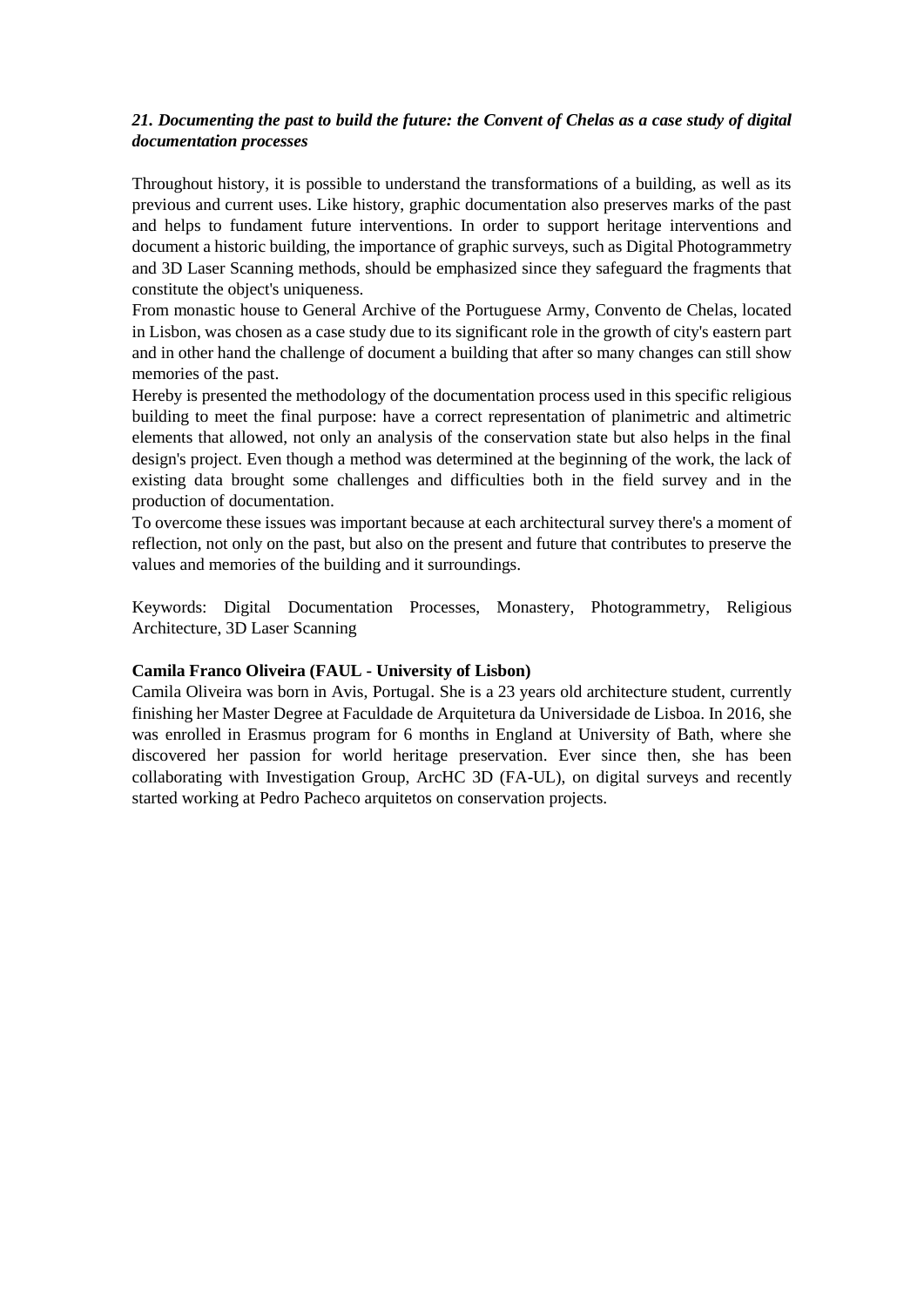### *22. Interactive Information Model in Monastic Enclosures*

The application of digital tools allows us to analyze the scientific contents with a new look, howing topics in a more surprising, direct and precise way. It is therefore essential to use these digital tools that, as powerful tools of analysis, allow us to elaborate three-dimensional models containing different representations of the building in a certain timeline, realizing the evolution of the whole monastic set and allowing a better interpretation of its historical evolution.

As part of this reality, a document of digital format has been developed, which enables the monastic complex of the Convent od the Holy Spirit in Loures to be made public. Already recognized by the Municipality of Loures and where the museum of the municipality is currently installed, it was still little known in its spatial reconstitution. The positioning of the monastic heritage in Portugal has only recently begun to take relevance in the framework of preservation policies and in the awareness of the contribution that these communities had in the dissemination and application of the scientific knowledge that circulated in Europe. It has become, therefore, fundamental for the study by the academics and in the publicity to the public the importance that these sets have had over time and that still today can serve as models of study as self-sufficient communities, a subject so relevant in the current search of sustainability of the territory and in particular in large urban centers.

A three-dimensional model of the whole convent was elaborated as well as inter-disciplinary thematic contents in the scope of architecture, hydraulics, gardens, vegetable gardens and orchards. All these contents are condensed into an evolutionary digital support in an iBook format that presents itself as a document of analysis and dissemination so that this document can count on the constant valorization and enrichment of its contents.

Keywords: Gardens, Heritage, Hydraulics, Monasteries

### **João Puga Alves (Faculdade de Ciências da Universidade de Lisboa)**

PhD student at the Faculty of Sciences of the University of Lisbon in History and Philosophy of Sciences, is currently developing his thesis entitled "Water as a Guiding Matrix of the Organization of Monastic Fences in the Modern Age - Comparative Study". He is a member of the Interuniversity Center for the History of Sciences and Technology, focusing his lines of research in the study of organic functioning in monastic complexes and in particular in hydraulics, agriculture, horticulture and gardens. Integrated the organizing commission and also participating as a speaker at The History of Water Management International Workshop at the Water Museum in Lisbon with the theme "The Water That Passes Through Alcoa & Baça: The Hydraulic System Of The Monastery Of Alcobaça". He also participated in the Postgraduate Conferences of the Department of History and Philosophy of Sciences of the Faculty of Sciences with the Presentation entitled "The Use of Water in the Fences in the Modern Age".

With a Post-Graduation in Gardens and Landscape by the Faculty of Social Sciences and Humanities of the New University of Lisbon. Graduated in Architecture from the Lusíada University of Lisbon with complementary training in bioclimatic.